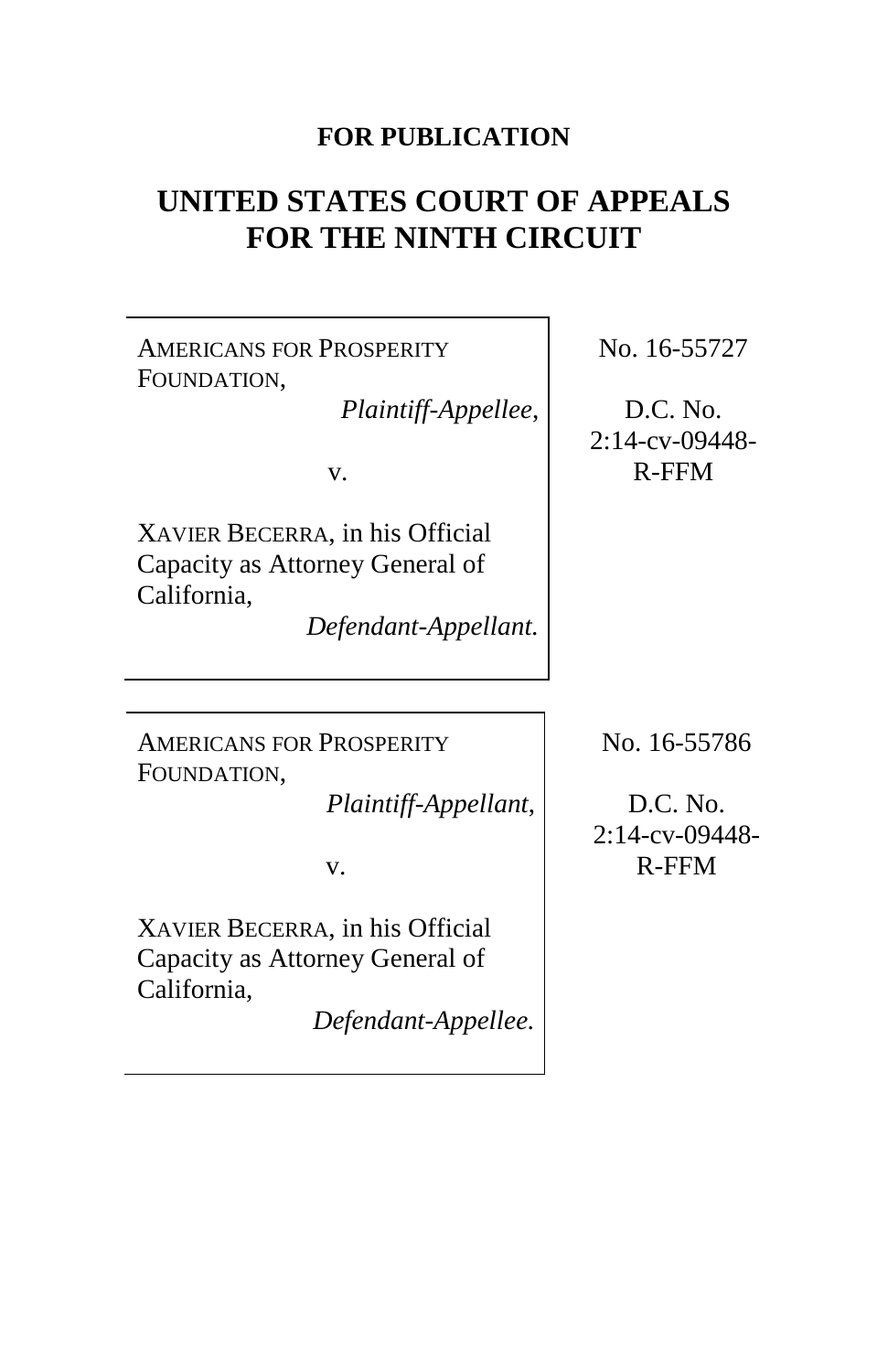THOMAS MORE LAW CENTER, *Plaintiff-Appellee*,

v.

XAVIER BECERRA, in his Official Capacity as Attorney General of the State of California,

*Defendant-Appellant.*

THOMAS MORE LAW CENTER, *Plaintiff-Appellant*,

v.

XAVIER BECERRA, in his Official Capacity as Attorney General of the State of California, *Defendant-Appellee.* No. 16-56855

D.C. No. 2:15-cv-03048- R-FFM

No. 16-56902

D.C. No. 2:15-cv-03048- R-FFM

OPINION

Appeal from the United States District Court for the Central District of California Manuel L. Real, District Judge, Presiding

Argued and Submitted June 25, 2018 Pasadena, California

Filed September 11, 2018

Before: Raymond C. Fisher, Richard A. Paez and Jacqueline H. Nguyen, Circuit Judges.

Opinion by Judge Fisher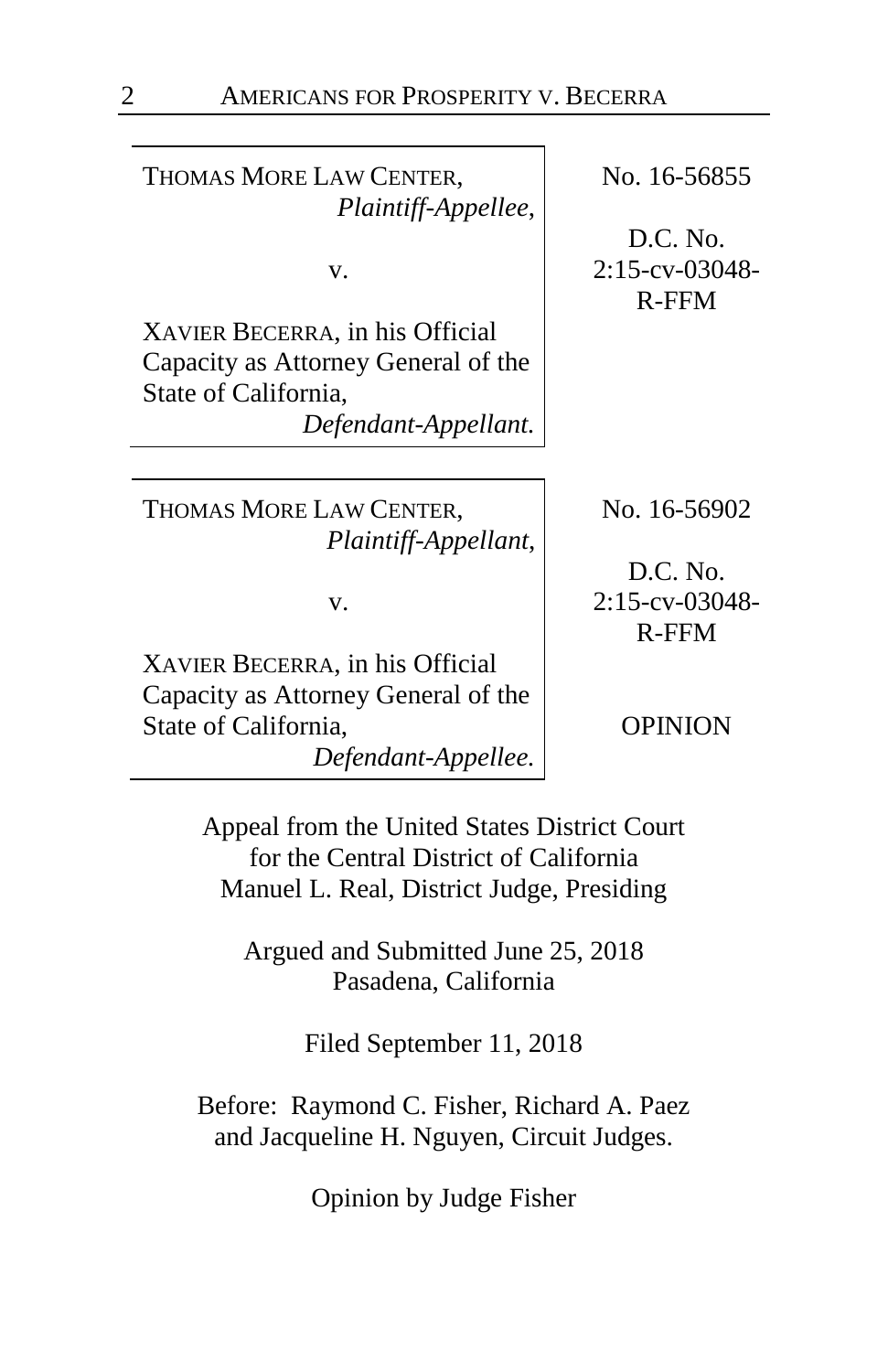## **SUMMARY[\\*](#page-2-0)**

### **Civil Rights**

The panel vacated the district court's permanent injunctions, reversed the bench trial judgments, and remanded for entry of judgment in favor of the California Attorney General in two cases challenging California's charitable registration requirement as applied to two nonprofit organizations that solicit tax-deductible contributions in the state.

Plaintiffs qualify as tax-exempt charitable organizations under § 501(c)(3) of the Internal Revenue Code, 26 U.S.C. § 501(c)(3). They challenge the Attorney General of California's collection of Internal Revenue Service Form 990 Schedule B, which contains the names and addresses of their relatively few largest contributors. Plaintiffs argue the state's disclosure requirement impermissibly burdens their First Amendment right to free association.

The panel held that the California Attorney General's Schedule B requirement, which obligates charities to submit the very information they already file each year with the IRS, survived exacting scrutiny as applied to the plaintiffs because it was substantially related to an important state interest in policing charitable fraud. The panel held that plaintiffs had not shown a significant First Amendment burden on the theory that complying with the Attorney General's Schedule B nonpublic disclosure requirement would chill contributions. The panel further concluded that

<span id="page-2-0"></span>**<sup>\*</sup>** This summary constitutes no part of the opinion of the court. It has been prepared by court staff for the convenience of the reader.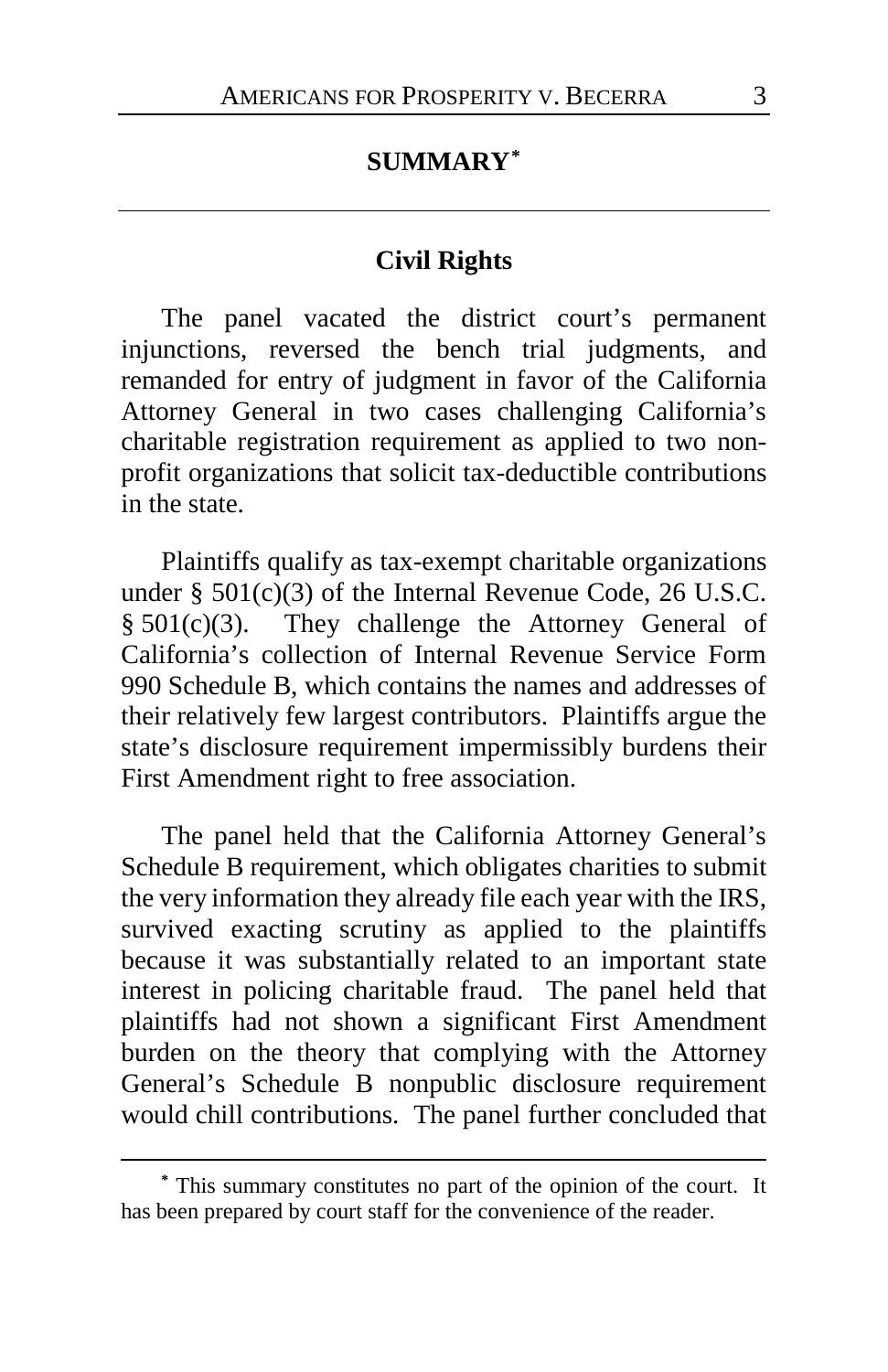even assuming arguendo that the plaintiffs' contributors would face substantial harassment if Schedule B information became public, the strength of the state's interest in collecting Schedule B information reflected the actual burden on First Amendment rights because the information was collected solely for nonpublic use, and the risk of inadvertent public disclosure was slight.

## **COUNSEL**

Alexandra Robert Gordon (argued), Jose A. Zelidon-Zepeda, Kevin A. Calia, and Emmanuelle S. Soichet, Deputy Attorneys General; Tamar Pachter, Supervising Deputy Attorney General; Douglas J. Woods, Senior Assistant Attorney General; Xavier Becerra, Attorney General; Office of the Attorney General, San Francisco, California; for Defendant-Appellant/Cross-Appellee.

Derek Shaffer (argued), William A. Burck, Eric C. Lyttle, Keith H. Forst, and Jonathan G. Cooper, Quinn Emanuel Urquhart & Sullivan LLP, Washington, D.C.; Harold Barza, Quinn Emanuel Urquhart & Sullivan, LLP, Los Angeles, California; for Plaintiff-Appellee/Cross-Appellant.

Tara Malloy, J. Gerald Hebert, and Megan P. McAllen, Campaign Legal Center, Washington, D.C., for Amicus Curiae Campaign Legal Center.

Jeremy Talcott and Joshua P. Thompson, Pacific Legal Foundation, Sacramento, California, for Amicus Curiae Pacific Legal Foundation.

Marc Rotenberg, Alan Butler, James T. Graves, and John Davisson, Electronic Privacy Information Center,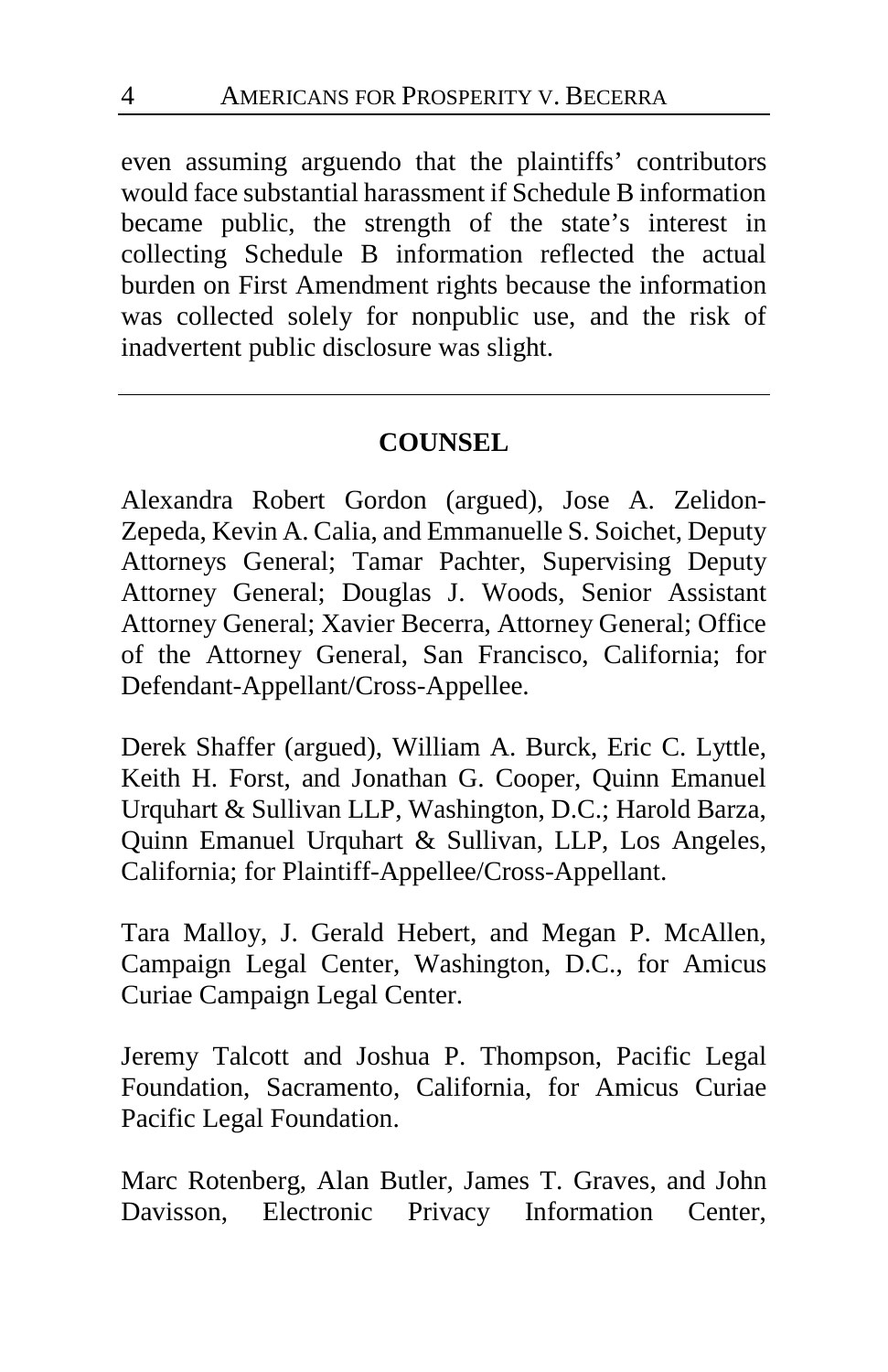Washington, D.C., for Amicus Curiae Electronic Privacy Information Center.

David Weiner and Robert Leider, Arnold & Porter Kaye Scholer LLP, Washington, D.C., for Amicus Curiae The Philanthropy Roundtable.

Keith Joseph Miller, Assistant Attorney General; Dominic E. Draye, Solicitor General; Mark Brnovich, Attorney General; Office of the Attorney General, Phoenix, Arizona, for Amici Curiae States of Arizona, Alabama, Louisiana, Michigan, Nevada, Texas, and Wisconsin.

Mark Joseph Fitzgibbons, American Target Advertising, Manassas, Virginia, for Amicus Curiae American Target Advertising, Inc.

Allyson Newton Ho and John C. Sullivan, Gibson Dunn & Crutcher LLP, Dallas, Texas; C. Dean McGrath Jr., McGrath & Associates, Washington, D.C.; for Amici Curiae Pacific Research Institute, Cato Institute, and Competitive Enterprise Institute.

Christopher H. McGrath and Samuel S. Sadeghi Paul Hastings LLP, Costa Mesa, California; George W. Abele, Paul Hastings LLP, Los Angeles, California; Brett Harvey, Alliance Defending Freedom, Scottsdale, Arizona; Nathaniel Bruno, Alliance Defending Freedom, Washington, D.C.; for Amicus Curiae Alliance Defending Freedom.

Brian Timothy Burgess, Goodwin Procter LLP, Washington, D.C.; David J. Zimmer, Goodwin Procter LLP, Boston, Massachusetts; for Amici Curiae NAACP Legal Defense and Educational Fund, Inc.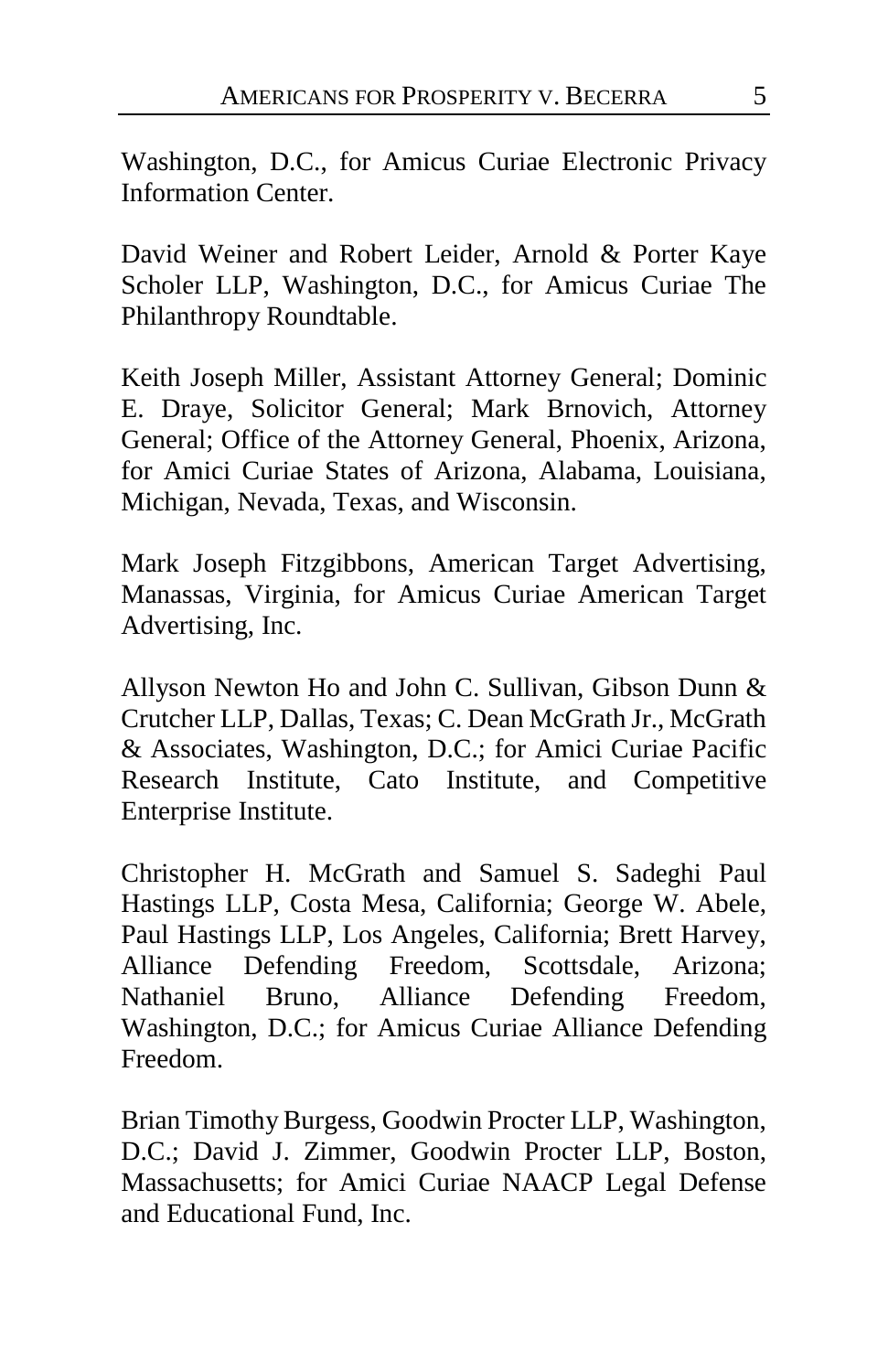Andrew P. Pugno, Law Offices of Andrew P. Pugno, Fair Oaks, California, for Amicus Curiae Proposition 8 Legal Defense Fund.

Herbert W. Titus, Jeremiah L. Morgan, William J. Olson, and Robert J. Olson, William J. Olson P.C., Vienna, Virginia; Joseph W. Miller, Ramona, California; Michael Boos, Washington, D.C.; for Amici Curiae Free Speech Defense and Education Fund, Free Speech Coalition, Citizens United, Citizens United Foundation, National Right to Work Committee, U.S. Constitutional Rights Legal Defense Fund, U.S. Justice Foundation, Family Research Council, Western Center for Journalism, Conservative Legal Defense and Education Fund, The Leadership Institute, Public Advocate of the United States, Downsize DC Foundation, Downsize. Org, Gun Owners Foundation, Gun Owners of America, 60 Plus, 60 Plus Association, America's Foundation for Law and Liberty, America's Liberty Committee, Citizen Outreach Foundation, Citizen Outreach, LLC, Law Enforcement Alliance of America, Liberty Guard, Coalition for a Strong America, The Jesse Helms Center, Americans for Constitutional Liberty, Catholicvote.org, Eberle Communications Group, Inc., Clearword Communications Group, Davidson & Co., and JFT Consulting.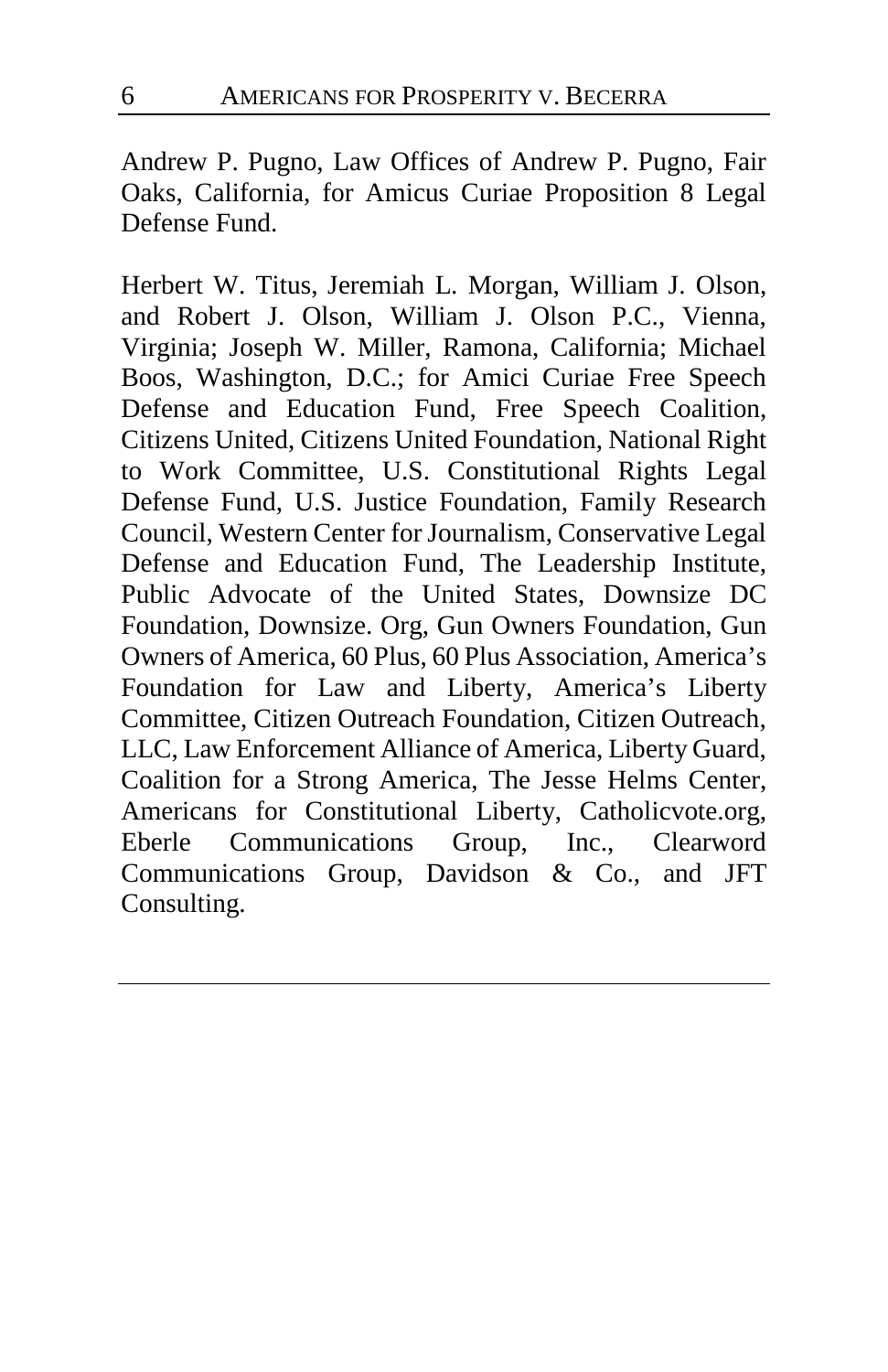### **OPINION**

FISHER, Circuit Judge:

We address the constitutionality of a California charitable registration requirement as applied to two nonprofit organizations that solicit tax-deductible contributions in the state. Americans for Prosperity Foundation (the Foundation) and Thomas More Law Center (the Law Center) qualify as tax-exempt charitable organizations under § 501(c)(3) of the Internal Revenue Code, 26 U.S.C. § 501(c)(3). They challenge the Attorney General of California's collection of Internal Revenue Service (IRS) Form 990 Schedule B, which contains the names and addresses of their relatively few largest contributors. The Attorney General uses the information solely to prevent charitable fraud, and the information is not to be made public except in very limited circumstances. The plaintiffs argue the state's disclosure requirement impermissibly burdens their First Amendment right to free association by deterring individuals from making contributions.

The district court held that the Schedule B requirement violates the First Amendment as applied to the Foundation and Law Center and permanently enjoined the Attorney General from demanding the plaintiffs' Schedule B forms. We have jurisdiction under 28 U.S.C. § 1291, and we vacate the injunctions, reverse the judgments and remand for entry of judgment in the Attorney General's favor.

We hold that the California Attorney General's Schedule B requirement, which obligates charities to submit the very information they already file each year with the IRS, survives exacting scrutiny as applied to the plaintiffs because it is substantially related to an important state interest in policing charitable fraud. Even assuming arguendo that the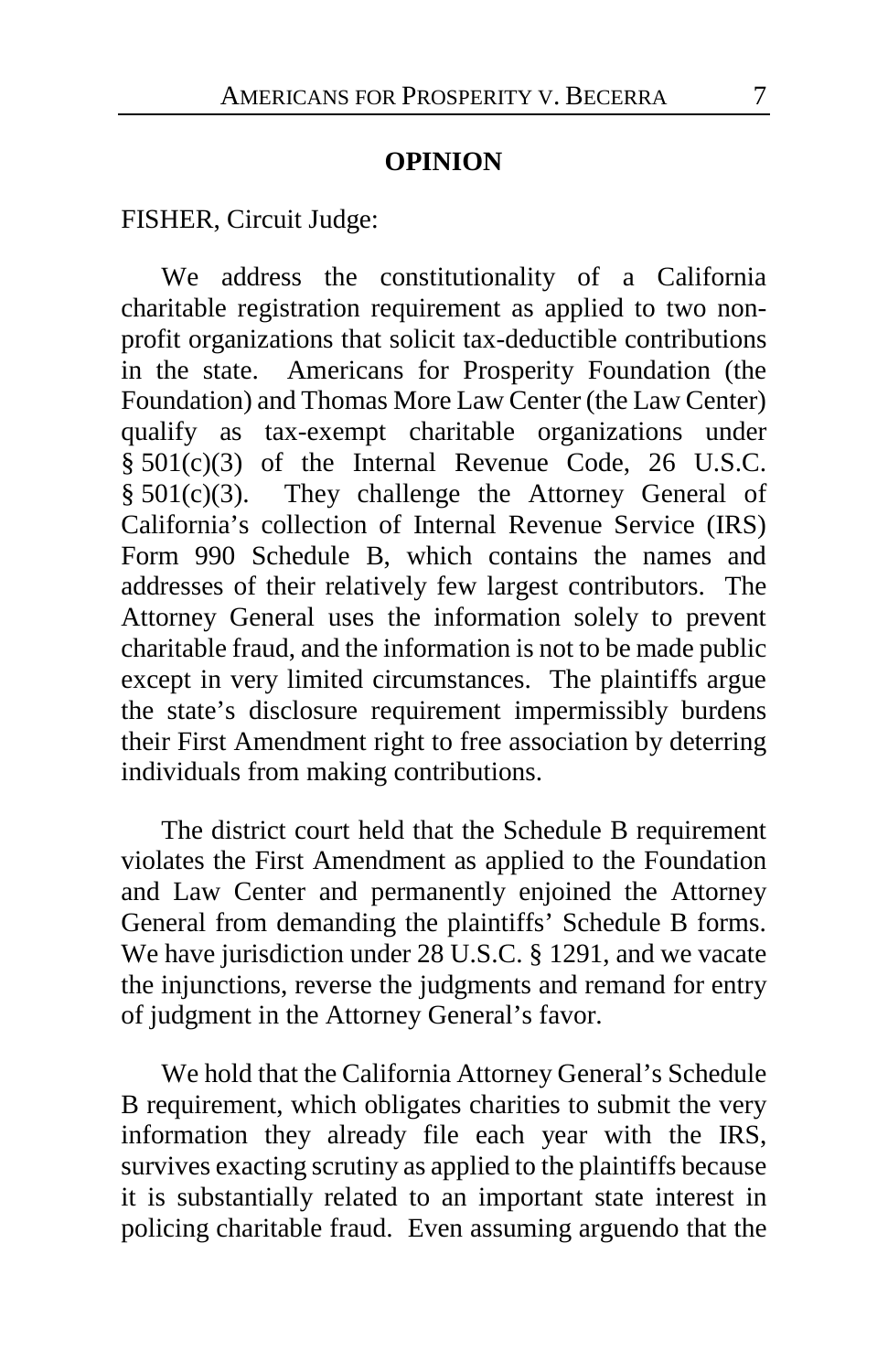plaintiffs' contributors would face substantial harassment if Schedule B information became public, the strength of the state's interest in collecting Schedule B information reflects the actual burden on First Amendment rights because the information is collected solely for nonpublic use, and the risk of inadvertent public disclosure is slight.

### **I.**

### **A.**

California's Supervision of Trustees and Charitable Trusts Act requires the Attorney General to maintain a registry of charitable corporations (the Registry) and authorizes him to obtain "whatever information, copies of instruments, reports, and records are needed for the establishment and maintenance of the [Registry]." Cal. Gov't Code § 12584. To solicit tax-deductible contributions from California residents, an organization must maintain membership in the Registry. *See id.* § 12585.Registry information is open to public inspection, subject to reasonable rules and regulations adopted by the Attorney General. *See id.* § 12590.

As one condition of Registry membership, the Attorney General requires charities to submit a complete copy of the IRS Form 990 they file with the IRS, including attached schedules. *See* Cal. Code Regs. tit. 11, § 301.**[1](#page-7-0)** One of these

<span id="page-7-0"></span>**<sup>1</sup>** In July 2018, the IRS announced it would no longer require certain tax-exempt organizations, other than  $501(c)(3)$  organizations, to report the names and addresses of their contributors on Schedule B. *See* Press Release, U.S. Dep't of the Treasury, Treasury Department and IRS Announce Significant Reform to Protect Personal Donor Information to Certain Tax-Exempt Organizations (July 16, 2018), https://home.treasury.gov/news/press-releases/sm426. Federal law,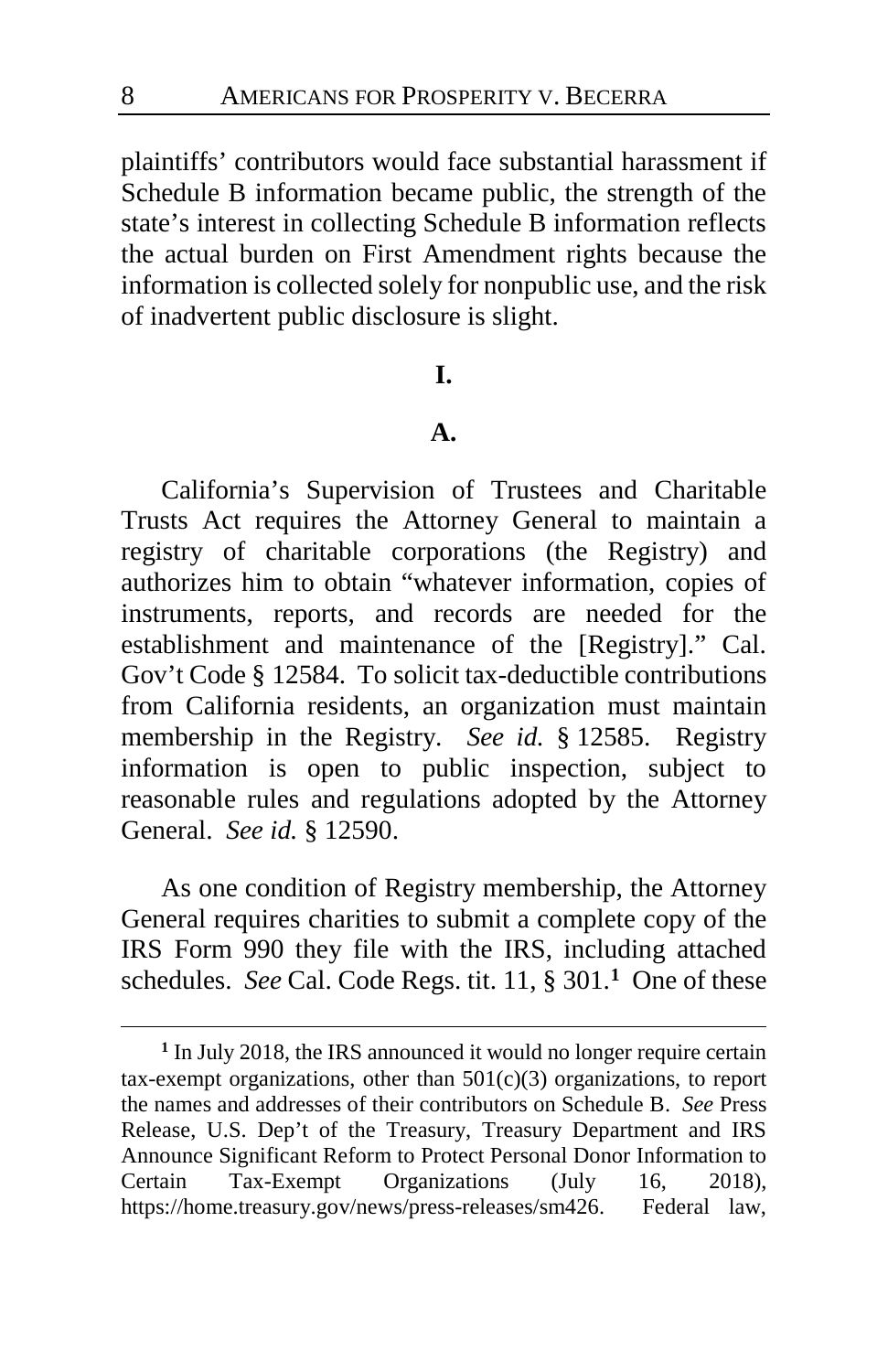attachments, Schedule B, requires  $501(c)(3)$  organizations to report the names and addresses of their largest contributors. Generally, they must report "the names and addresses of all persons who contributed . . . \$5,000 or more (in money or other property) during the taxable year." 26 C.F.R. § 1.6033-2(a)(2)(ii)(f). Special rules, however, apply to organizations, such as the Foundation and Law Center, meeting certain support requirements. These organizations need only "provide the name and address of a person who contributed ... in excess of 2 percent of the total contributions . . . received by the organization during the year." *Id.* § 1.6033-2(a)(2)(iii)(a). An organization with \$10 million in receipts, for example, is required to disclose only contributors providing at least \$200,000 in financial support. Here, for any year between 2010 and 2015, the Law Center was obligated to report no more than seven contributors on its Schedule B, and the Foundation was required to report no more than 10 contributors – those contributing over \$250,000 to the Foundation.

The IRS and the California Attorney General both make certain filings of tax-exempt organizations publicly available but exclude Schedule B information from public inspection. *See* 26 U.S.C. § 6104; Cal Gov't Code § 12590; Cal. Code Regs. tit. 11, § 310. At the outset of this litigation, the Attorney General maintained an informal policy treating Schedule B as a confidential document not available for public inspection on the Registry. *See Americans for Prosperity Found. v. Harris*, 809 F.3d 536, 542 (9th Cir. 2015) (*AFPF I*). In 2016, the Attorney General codified that policy, adopting a regulation that makes Schedule B information confidential and exempts it from public

however, continues to require  $501(c)(3)$  organizations, such as the plaintiffs, to file Schedule B information with the IRS.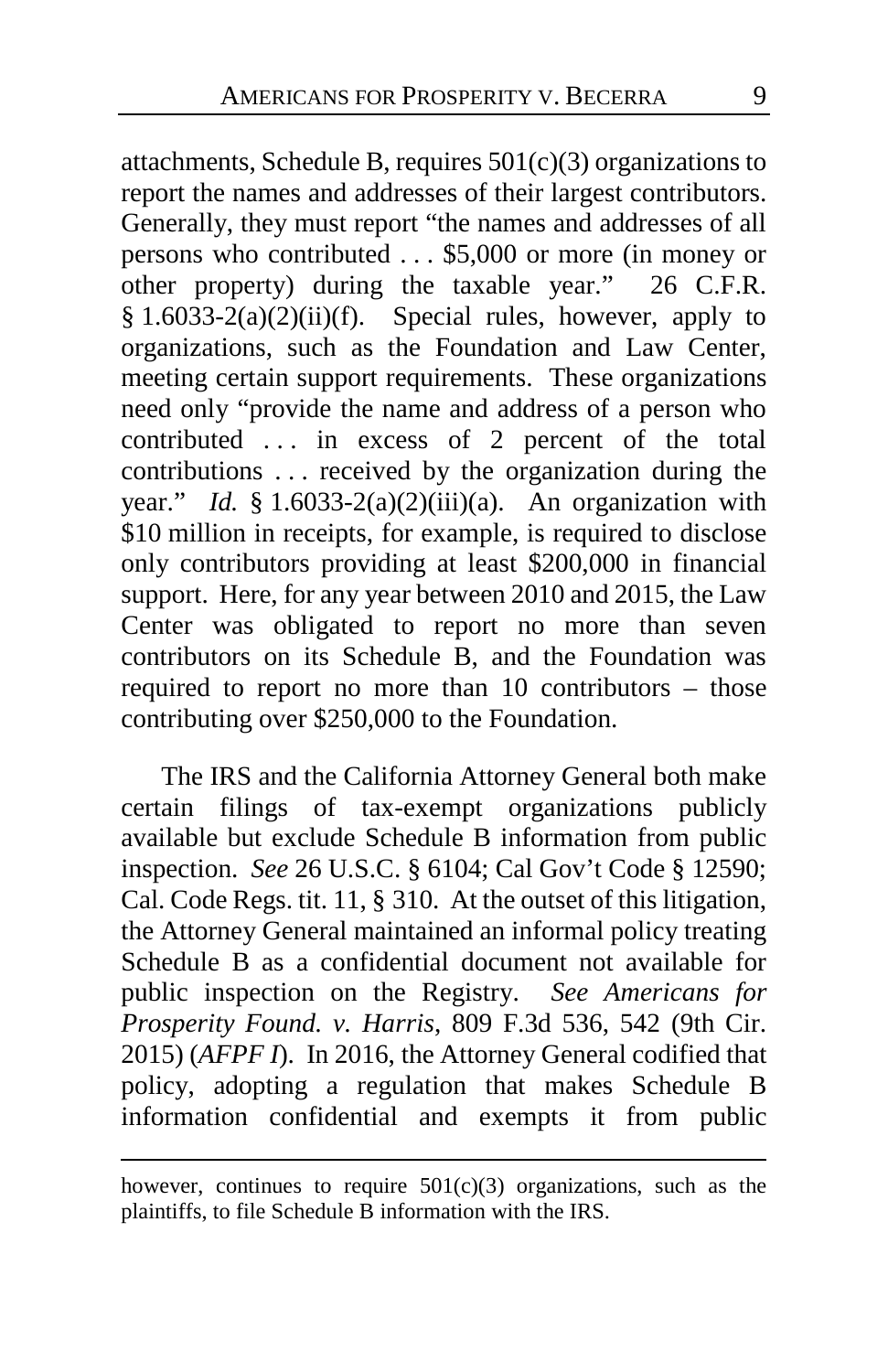inspection except in a judicial or administrative proceeding or in response to a search warrant. *See* Cal. Code Regs. tit. 11, § 310 (July 8, 2016). Under the new regulation:

> Donor information exempt from public inspection pursuant to Internal Revenue Code section  $6104(d)(3)(A)$  shall be maintained as confidential by the Attorney General and shall not be disclosed except as follows:

> (1) In a court or administrative proceeding brought pursuant to the Attorney General's charitable trust enforcement responsibilities; or

(2) In response to a search warrant.

*Id.* § 310(b). In accordance with this regulation, the Attorney General keeps Schedule Bs in a separate file from other submissions to the Registry and excludes them from public inspection on the Registry website.

## **B.**

Thomas More Law Center is a legal organization founded to "restore and defend America's Judeo-Christian heritage" by "represent[ing] people who promote Roman Catholic values," "marriage and family matters, freedom from government interference in [religion]" and "opposition to the imposition of Sharia law within the United States." Americans for Prosperity Foundation was founded in 1987 as "Citizens for a Sound Economy Educational Foundation," with the mission of "further[ing] free enterprise, free society-type issues." The Foundation hosts conferences, issues policy papers and develops educational programs worldwide to promote the benefits of a free market. It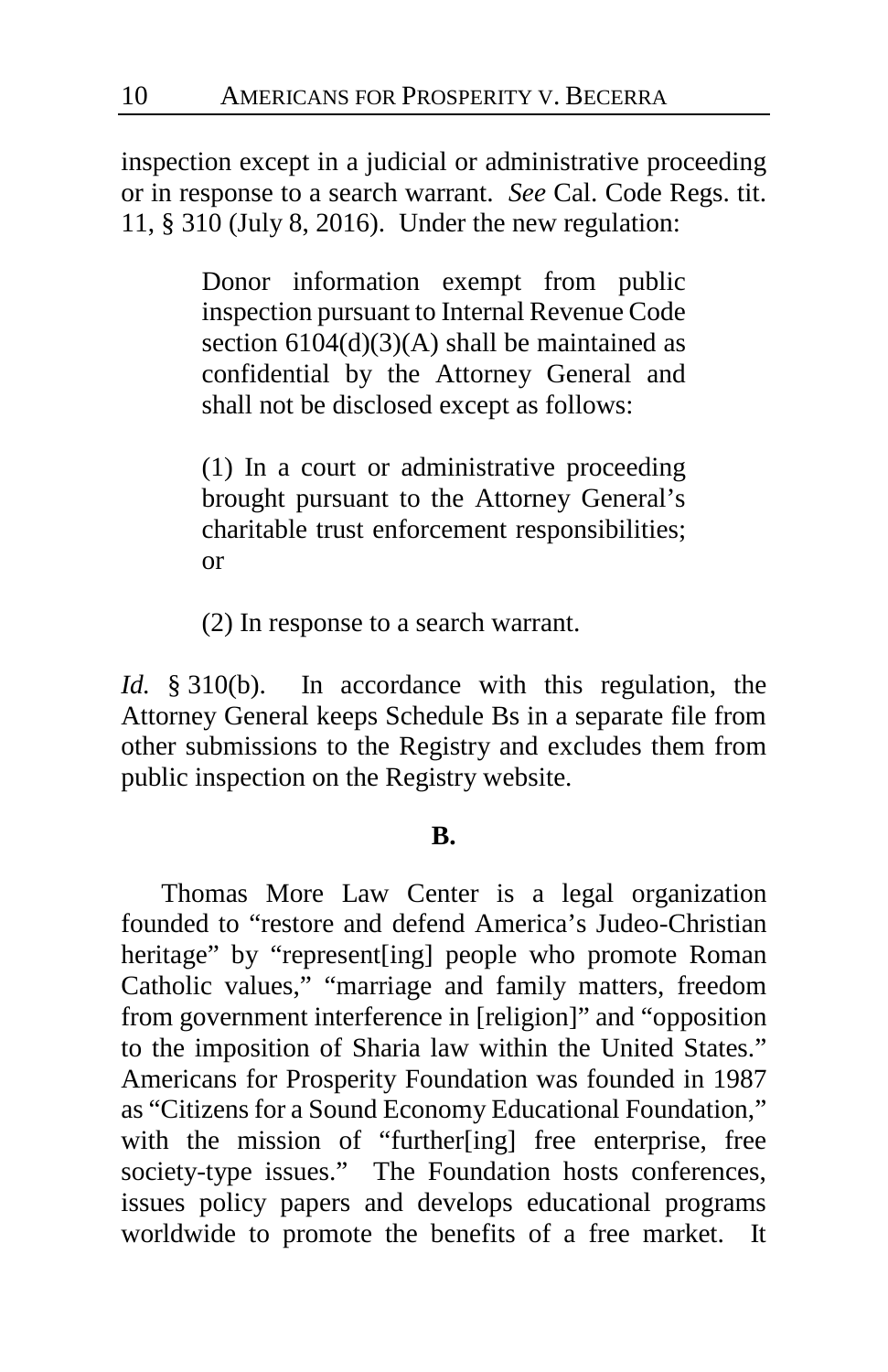operates alongside Americans for Prosperity, a 501(c)(4) organization focused on direct issue advocacy.

Charities like the Foundation and the Law Center are overseen by the Charitable Trusts Section of the California Department of Justice, which houses the Registry and a separate investigative and legal enforcement unit (the Investigative Unit). The Registry Unit processes annual registration renewals and maintains both the public-facing website of registered charities and the confidential database used for enforcement. The Investigative Unit analyzes complaints of unlawful charity activity and conducts audits and investigations based on those complaints.

Beginning in 2010, the Registry Unit ramped up its efforts to enforce charities' Schedule B obligations, sending thousands of deficiency letters to charities that had not complied with the Schedule B requirement. Since 2001, both the Law Center and the Foundation had either filed redacted versions of the Schedule B or not filed it with the Attorney General at all. Each plaintiff had, however, annually filed a complete Schedule B with the IRS.In 2012, the Registry Unit informed the Law Center it was deficient in submitting Schedule B information. In 2013, it informed the Foundation of the same deficiency.

### **C.**

In response to the Attorney General's demands, the Law Center and the Foundation separately filed suit, alleging that the Schedule B requirement unconstitutionally burdens their First Amendment right to free association by deterring individuals from financially supporting them. The district court granted both plaintiffs' motions for a preliminary injunction, concluding they had raised serious questions going to the merits of their cases and demonstrated that the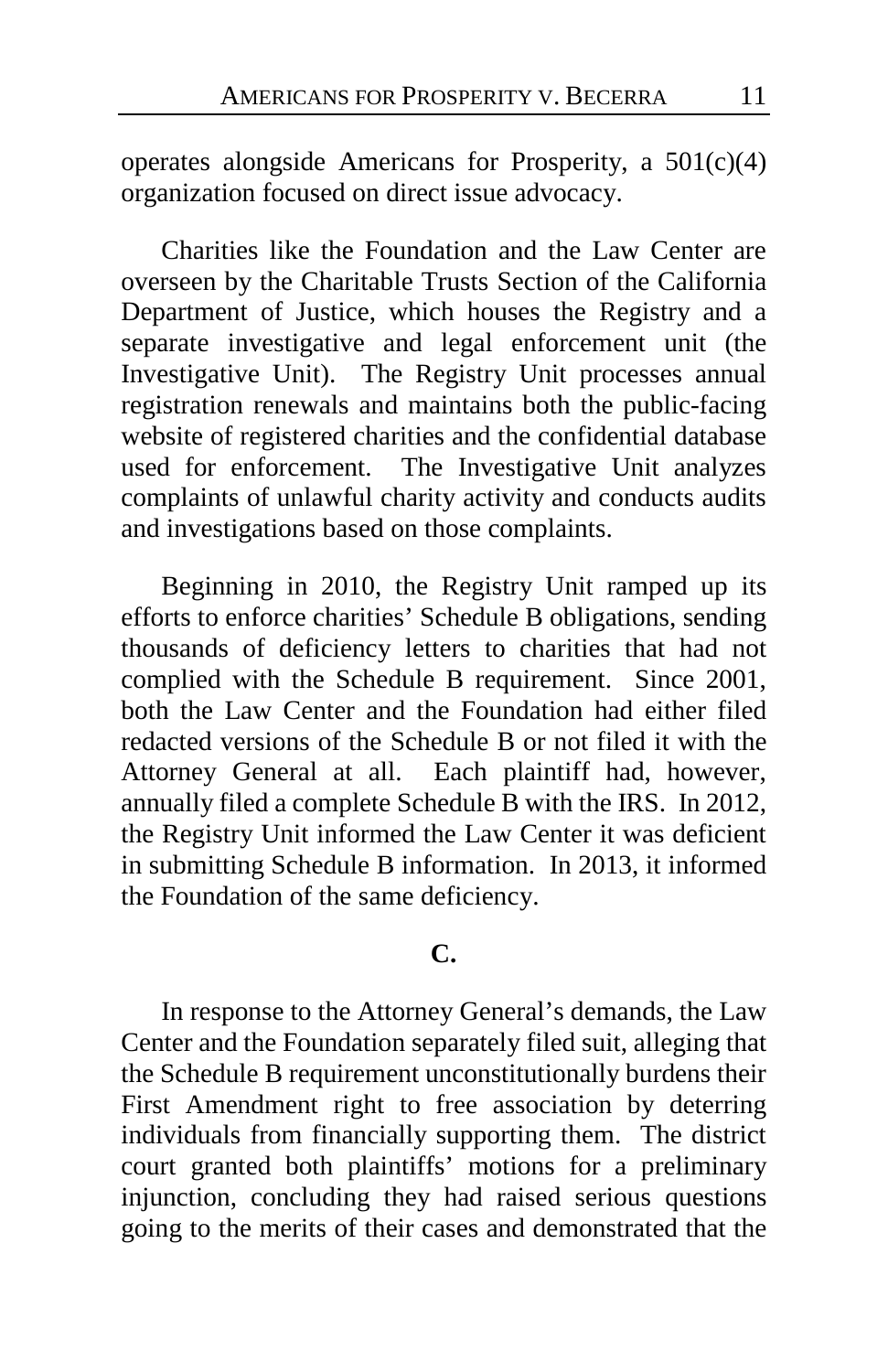balance of hardships tipped in their favor. *See Americans for Prosperity Found. v. Harris*, No. 2:14-CV-09448-R-FFM, 2015 WL 769778 (C.D. Cal. Feb. 23, 2015). The Attorney General appealed.

While those appeals were pending, we upheld the Schedule B requirement against a facial constitutional challenge brought by the Center for Competitive Politics. *See Ctr. for Competitive Politics v. Harris*, 784 F.3d 1307, 1317 (9th Cir. 2015). Applying exacting scrutiny, we held both that the Schedule B requirement furthers California's compelling interest in enforcing its laws and that the plaintiff had failed to show the requirement places an actual burden on First Amendment rights. *See id.* at 1316–17. We left open the possibility, however, that a future litigant might "show 'a reasonable probability that the compelled disclosure of its contributors' names will subject them to threats, harassment, or reprisals from either Government officials or private parties' that would warrant relief on an as-applied challenge." *Id.* at 1317 (alteration omitted) (quoting *Buckley v. Valeo*, 424 U.S. 1, 74 (1976)).

The Law Center and the Foundation argue they have made such a showing. In considering the appeal from the preliminary injunction in their favor, we disagreed. *See AFPF I*, 809 F.3d at 540.We held that the plaintiffs had shown neither an actual chilling effect on association nor a reasonable probability of harassment at the hands of the state from the Attorney General's demand for nonpublic disclosure of Schedule B forms. *See id.* The Law Center and the Foundation had proffered some evidence that private citizens might retaliate against their contributors if Schedule B information became public, but "[t]he plaintiffs' allegations that technical failures or cybersecurity breaches are likely to lead to inadvertent public disclosure of their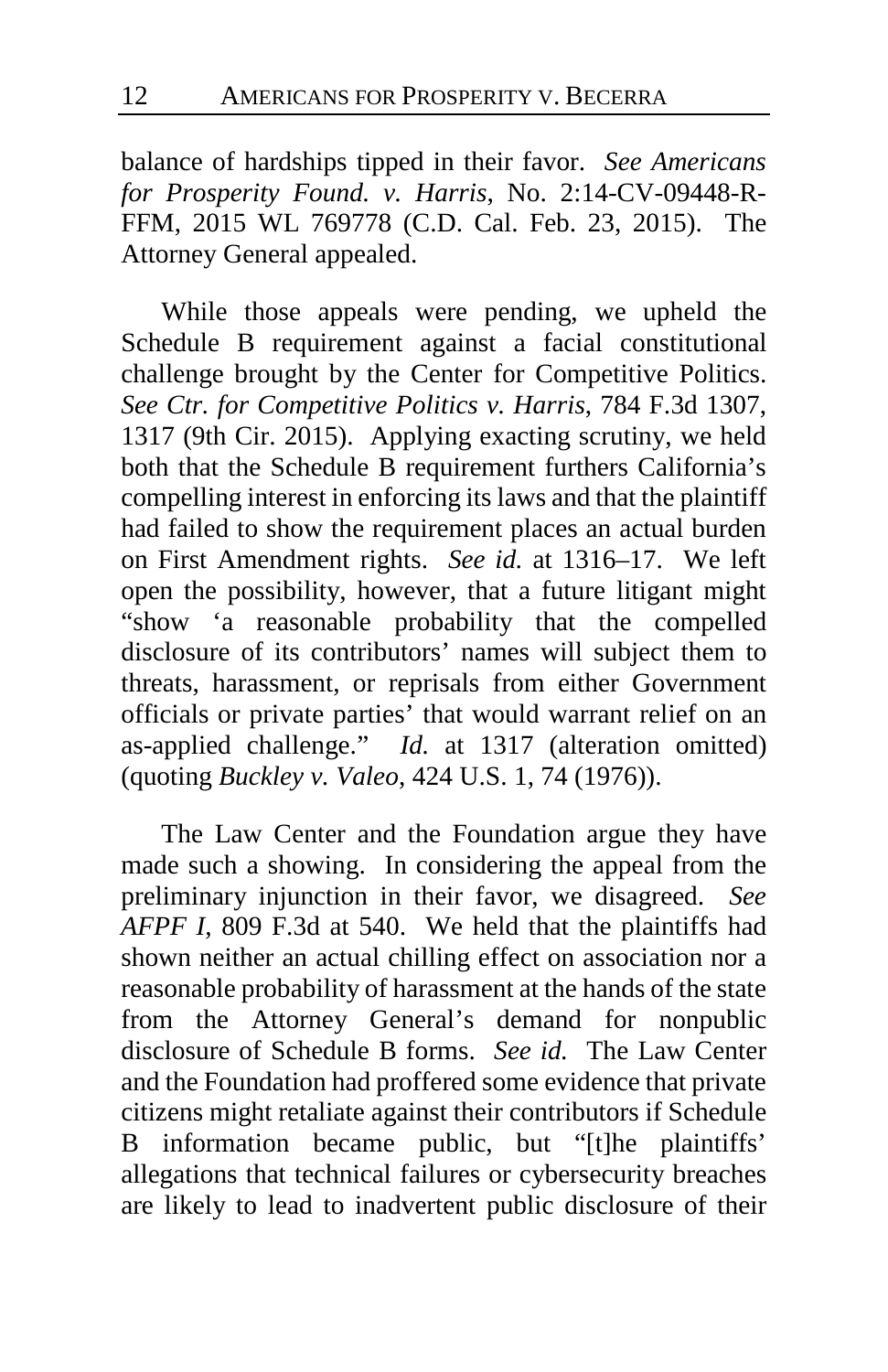Schedule B forms [were] too speculative to support issuance of an injunction." *Id.* at 541.

We nevertheless identified some risk that the Attorney General could be compelled by § 12590 to make Schedule B information available for public inspection in the absence of a "rule[]" or "regulation[]," Cal. Gov't Code § 12590, formalizing the Attorney General's discretionary policy of maintaining Schedule B confidentiality. *See AFPF I*, 809 F.3d at 542. The Attorney General had proposed a regulation to exempt Schedule B forms from the general requirement to make Registry filings "open to public inspection," Cal. Gov't Code § 12590, but the state had not yet adopted the proposed regulation. We held that a narrow injunction precluding public disclosure of Schedule B information would address the risk of public disclosure pending the Attorney General's adoption of the proposed regulation. We therefore vacated the district court's orders precluding the Attorney General from collecting Schedule B information from the plaintiffs and instructed the court to enter new orders preliminarily enjoining the Attorney General only from making Schedule B information *public*. *See AFPF I*, 809 F.3d at 543.**[2](#page-12-0)**

After presiding over a bench trial in each case, the district court held the Schedule B requirement unconstitutional as applied to the Foundation and the Law Center. *See Thomas More Law Ctr. v. Harris*, No. CV 15- 3048-R, 2016 WL 6781090 (C.D. Cal. Nov. 16, 2016); *Americans for Prosperity Found. v. Harris*, 182 F. Supp. 3d

<span id="page-12-0"></span>**<sup>2</sup>** On remand, the district court also prohibited the Attorney General from obtaining relevant discovery from the Foundation's contributors. This was one of several questionable evidentiary rulings the court issued in the plaintiffs' favor.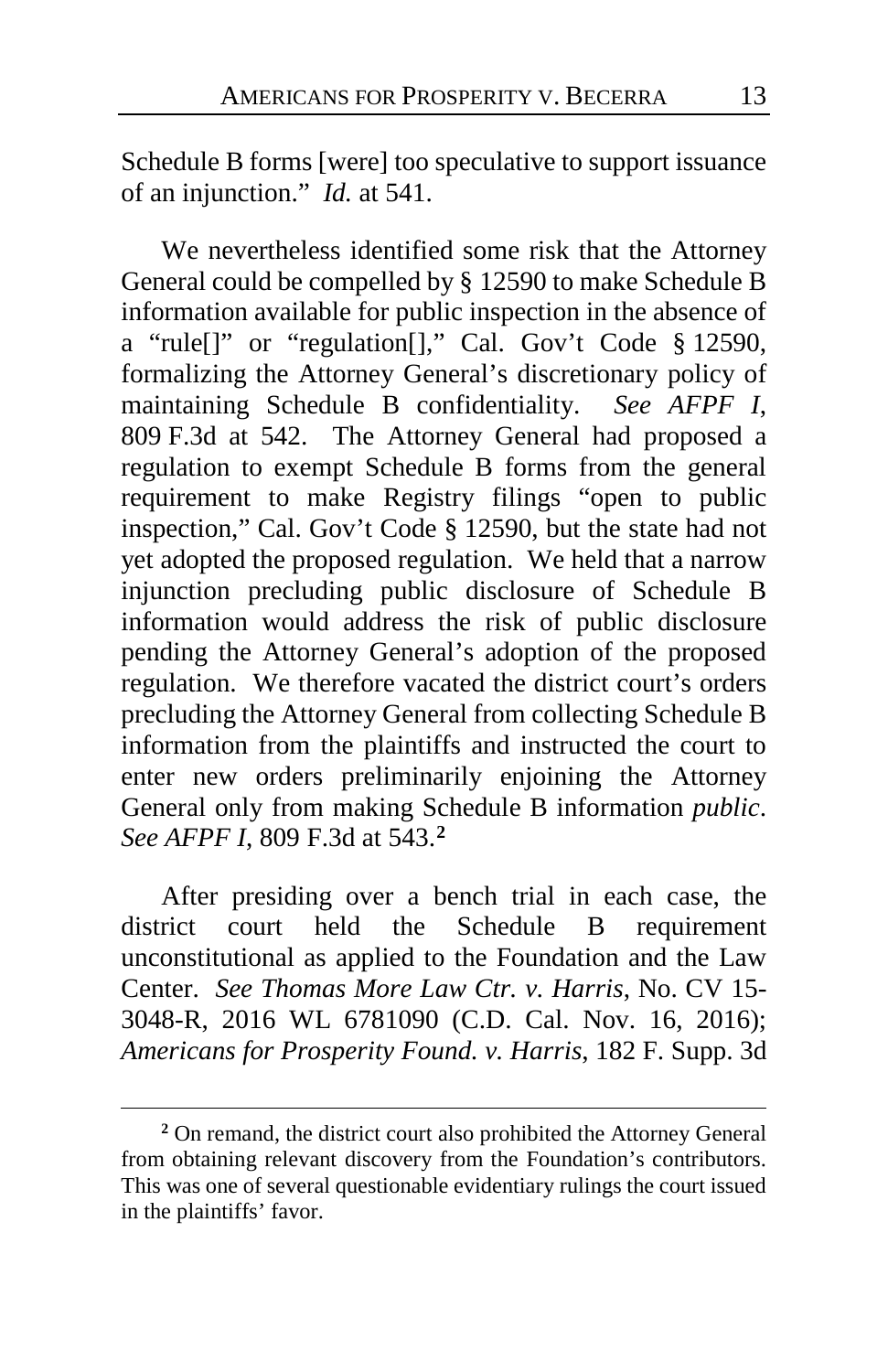1049 (C.D. Cal. 2016). The district court first rejected the plaintiffs' facial challenges, holding they were precluded by our opinion in *Center for Competitive Politics*. It then held that the Attorney General had failed to prove the Schedule B requirement was substantially related to a sufficiently important governmental interest, as necessary to withstand exacting scrutiny. The court reasoned that the Attorney General had no need to collect Schedule Bs, because he "has access to the same information from other sources," *Thomas More Law Ctr.*, 2016 WL 6781090, at \*2, and had failed to demonstrate the "necessity of Schedule B forms" in investigating charity wrongdoing, *Americans for Prosperity Found.*, 182 F. Supp. 3d at 1053. The court also concluded there was "ample evidence" establishing the plaintiffs' employees and supporters face public hostility, intimidation, harassment and threats "once their support for and affiliation with the organization becomes publicly known." *Id.* at 1055. The court rejected the proposition that the Attorney General's informal confidentiality policy could "effectively avoid inadvertent disclosure" of Schedule B information, citing a "pervasive, recurring pattern of uncontained Schedule B disclosures" by the Registry Unit. *Id.* at 1057. Even after the Attorney General codified the non-disclosure policy, the court concluded that this risk of inadvertent public disclosure remained. *See Thomas More Law Ctr.*, 2016 WL 6781090, at \*5.

Having found for the plaintiffs on their First Amendment freedom of association claims, the court entered judgment for the plaintiffs and permanently enjoined the Attorney General from enforcing the Schedule B requirement against them. The Attorney General appealed the judgments. The plaintiffs cross-appealed, challenging the district court's holding that precedent foreclosed a facial attack on the Schedule B requirement. The Law Center also cross-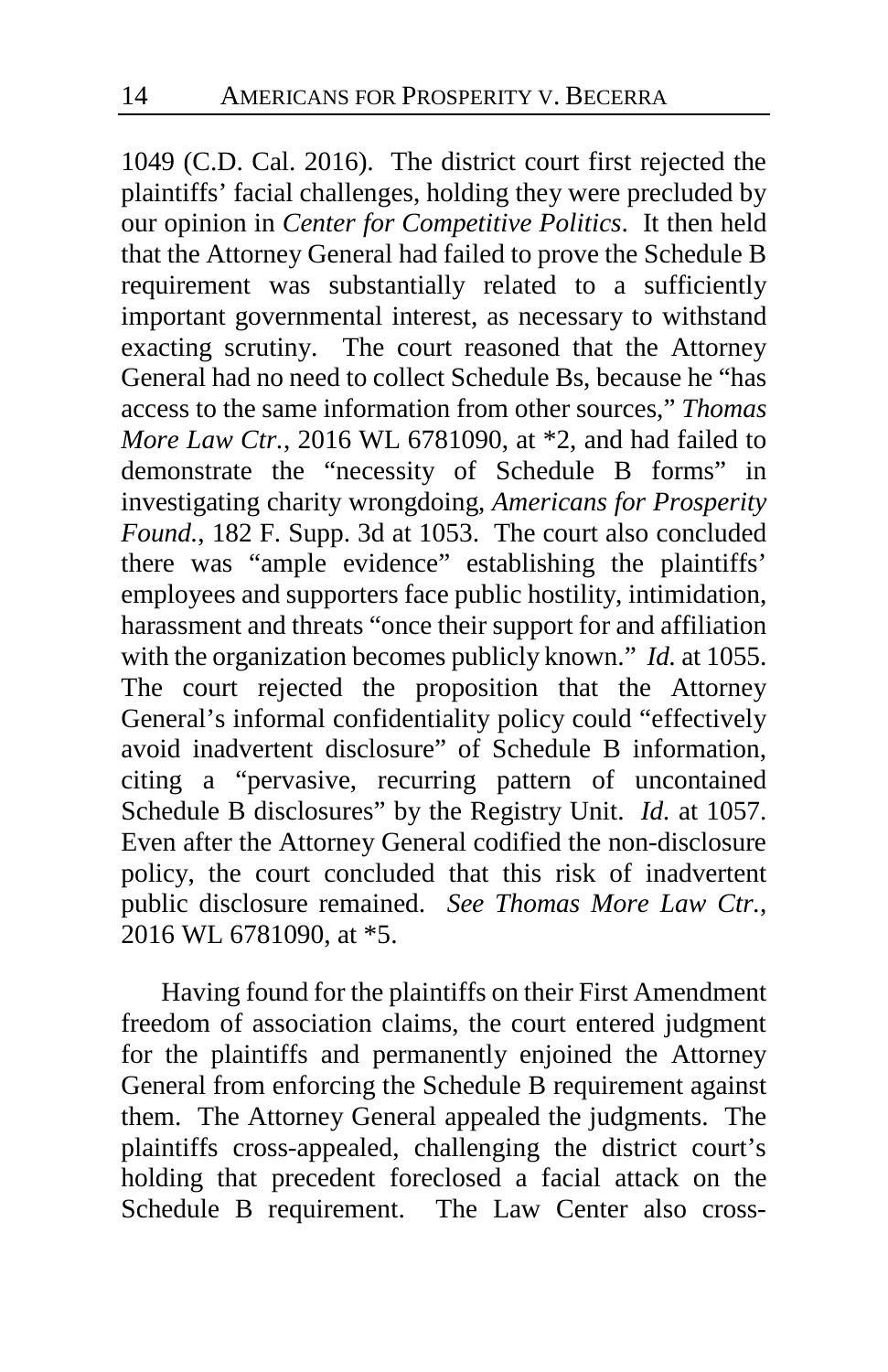appealed the district court's adverse rulings on its Fourth Amendment and preemption claims, and the district court's failure to award it attorney's fees.

### **II.**

"In reviewing a judgment following a bench trial, this court reviews the district court's findings of fact for clear error and its legal conclusions de novo." *Dubner v. City & County of San Francisco*, 266 F.3d 959, 964 (9th Cir. 2001). "[W]e will affirm a district court's factual finding unless that finding is illogical, implausible, or without support in inferences that may be drawn from the record." *United States v. Hinkson*, 585 F.3d 1247, 1263 (9th Cir. 2009) (en banc) (footnote omitted).

#### **III.**

We address whether the Attorney General's Schedule B requirement violates the First Amendment right to freedom of association as applied to the plaintiffs. We apply "exacting scrutiny" to disclosure requirements. *See Doe v. Reed*, 561 U.S. 186, 196 (2010). "That standard 'requires a substantial relation between the disclosure requirement and a sufficiently important governmental interest.'" *Id.* (quoting *Citizens United v. FEC*, 558 U.S. 310, 366–67 (2010)). "To withstand this scrutiny, 'the strength of the governmental interest must reflect the seriousness of the actual burden on First Amendment rights.'" *Id.* (quoting *Davis v. FEC*, 554 U.S. 724, 744 (2008)).

The plaintiffs contend "[t]he 'substantial relation' element requires, among other things, that the State employ means 'narrowly drawn' to avoid needlessly stifling expressive association." They cite *Louisiana ex rel. Gremillion v. NAACP*, 366 U.S. 293, 297 (1961) ("[W]hile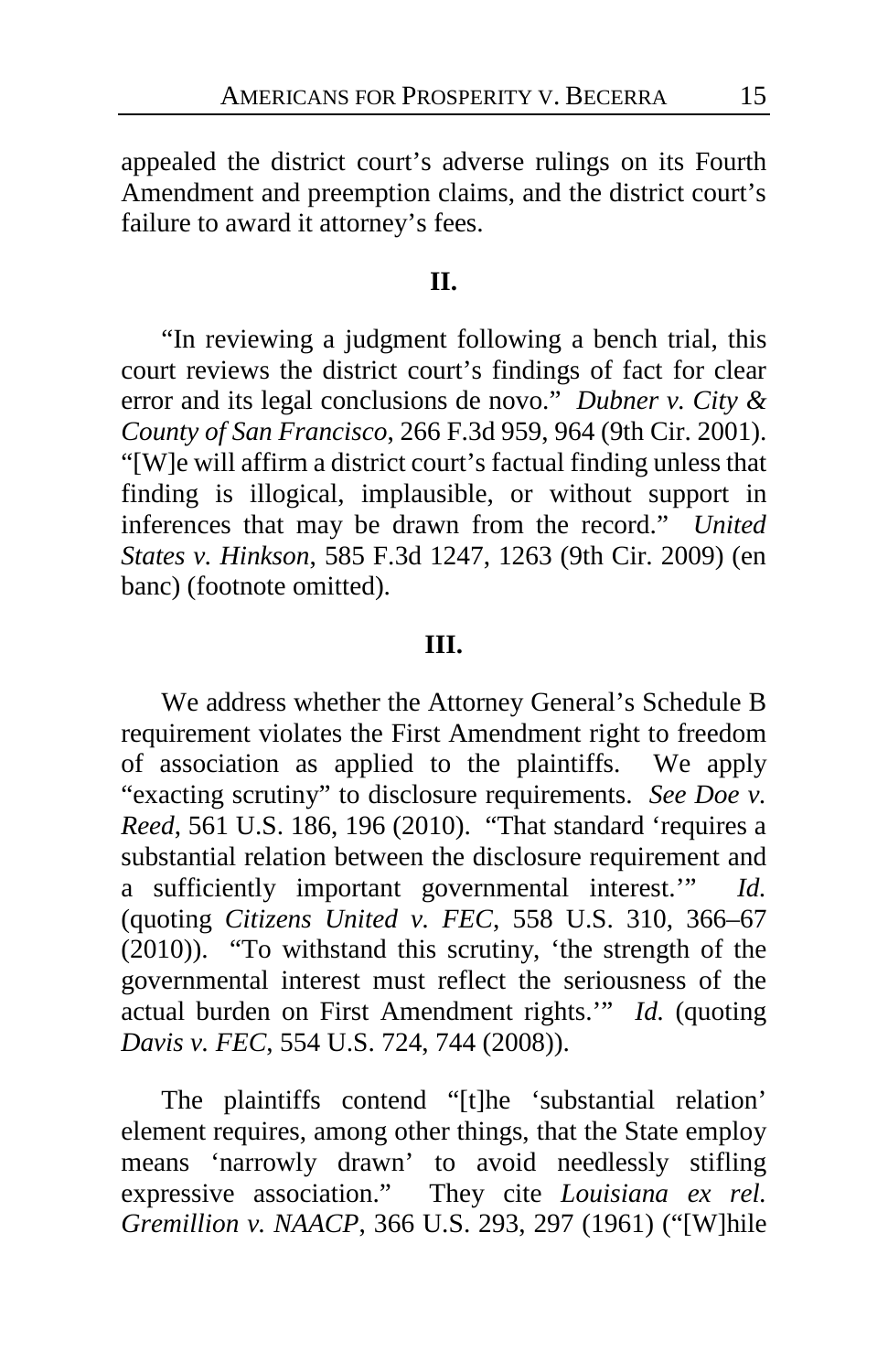public safety, peace, comfort, or convenience can be safeguarded by regulating the time and manner of solicitation, those regulations need to be 'narrowly drawn to prevent the supposed evil.'" (citation omitted) (quoting *Cantwell v. Connecticut*, 310 U.S. 296, 307 (1940))), *Shelton v. Tucker*, 364 U.S. 479, 488 (1960) ("In a series of decisions this Court has held that, even though the governmental purpose be legitimate and substantial, that purpose cannot be pursued by means that broadly stifle fundamental personal liberties when the end can be more narrowly achieved."), and *McCutcheon v. FEC*, 134 S. Ct. 1434, 1456–57 (2014) (plurality opinion) ("Even when the Court is not applying strict scrutiny, we still require 'a fit that is not necessarily perfect, but reasonable; that represents not necessarily the single best disposition but one whose scope is in proportion to the interest served, ... that employs not necessarily the least restrictive means but . . . a means narrowly tailored to achieve the desired objective.'" (alterations in original) (quoting *Board of Trustees of State Univ. of N.Y. v. Fox*, 492 U.S. 469, 480 (1989))). We are not persuaded, however, that the standard the plaintiffs advocate is distinguishable from the ordinary "substantial relation" standard that both the Supreme Court and this court have consistently applied in disclosure cases such as *Doe* and *Family PAC v. McKenna*, 685 F.3d 800, 805–06 (9th Cir. 2012). To the extent the plaintiffs ask us to apply the kind of "narrow tailoring" traditionally required in the context of strict scrutiny, or to require the state to choose the least restrictive means of accomplishing its purposes, they are mistaken. *See, e.g.*, *Citizens United v. Schneiderman*, 882 F.3d 374, 381 (2d Cir. 2018) (rejecting the plaintiffs' request "to apply strict scrutiny and to hold that any mandatory disclosure of a member or donor list is unconstitutional absent a compelling government interest and narrowly drawn regulations furthering that interest"); *AFPF I*, 809 F.3d at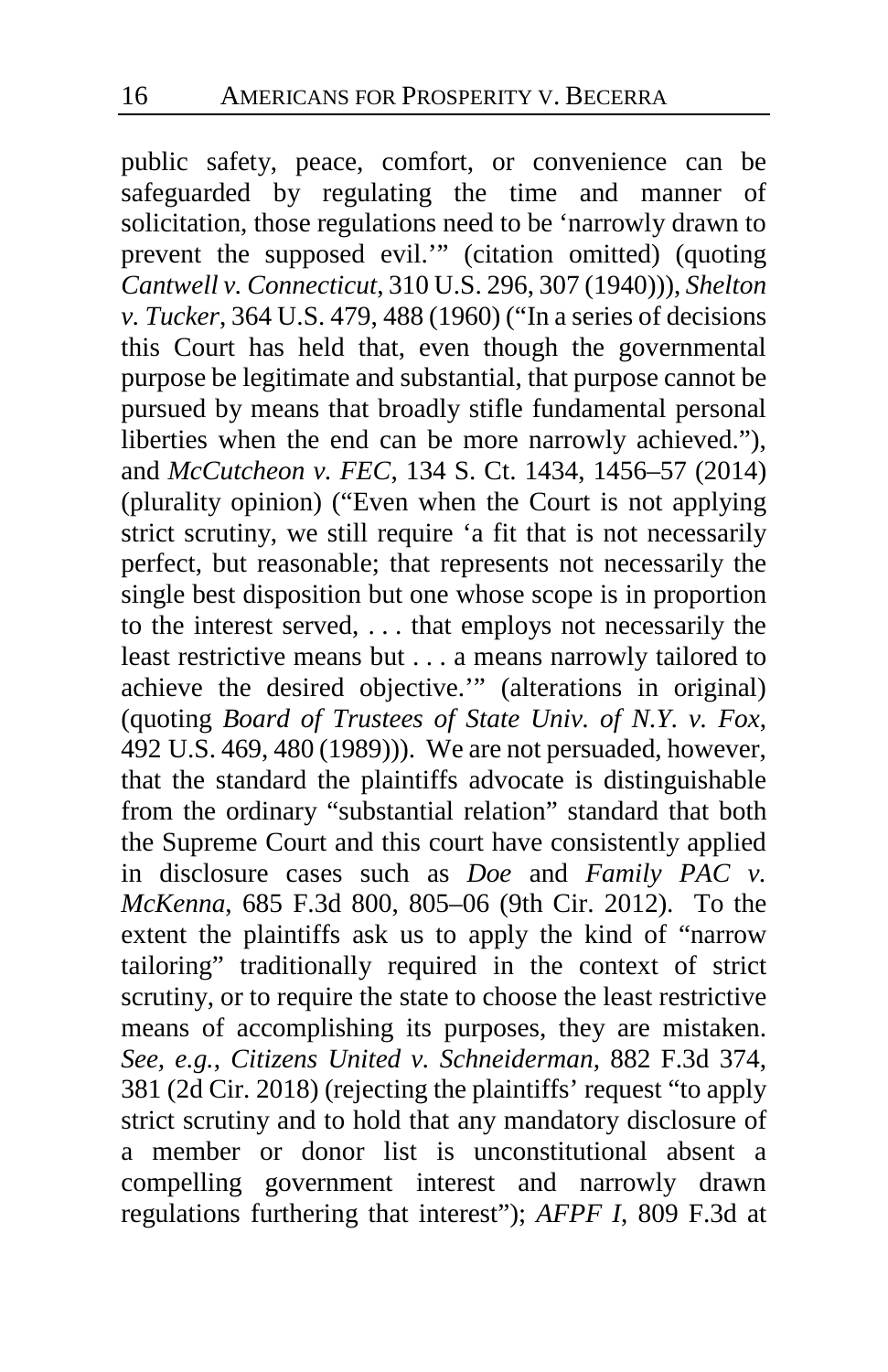541 ("The district court's conclusion that the Attorney General's demand for national donor information may be more intrusive than necessary does not raise serious questions because 'exacting scrutiny is not a leastrestrictive-means test.'" (quoting *Chula Vista Citizens for Jobs & Fair Competition v. Norris*, 782 F.3d 520, 541 (9th Cir. 2015) (en banc))); *Ctr. for Competitive Politics*, 784 F.3d at 1312 ("[The plaintiff's argument] that the Attorney General must have a compelling interest in the disclosure requirement, and that the requirement must be narrowly tailored in order to justify the First Amendment harm it causes[,] . . . is a novel theory, but it is not supported by our case law or by Supreme Court precedent.").

In short, we apply the "substantial relation" standard the Supreme Court applied in *Doe*. "To withstand this scrutiny, 'the strength of the governmental interest must reflect the seriousness of the actual burden on First Amendment rights.'" *Doe*, 561 U.S. at 196 (quoting *Davis*, 554 U.S. at 744).

## **A. The Strength of the Governmental Interest**

It is clear that the disclosure requirement serves an important governmental interest. In *Center for Competitive Politics*, 784 F.3d at 1311, we recognized the Attorney General's argument that "there is a compelling law enforcement interest in the disclosure of the names of significant donors." *See also id.* at 1317. The Attorney General observed that "such information is necessary to determine whether a charity is actually engaged in a charitable purpose, or is instead violating California law by engaging in self-dealing, improper loans, or other unfair business practices," *id.* at 1311, and we agreed that "[t]he Attorney General has provided justifications for employing a disclosure requirement instead of issuing subpoenas," *id.*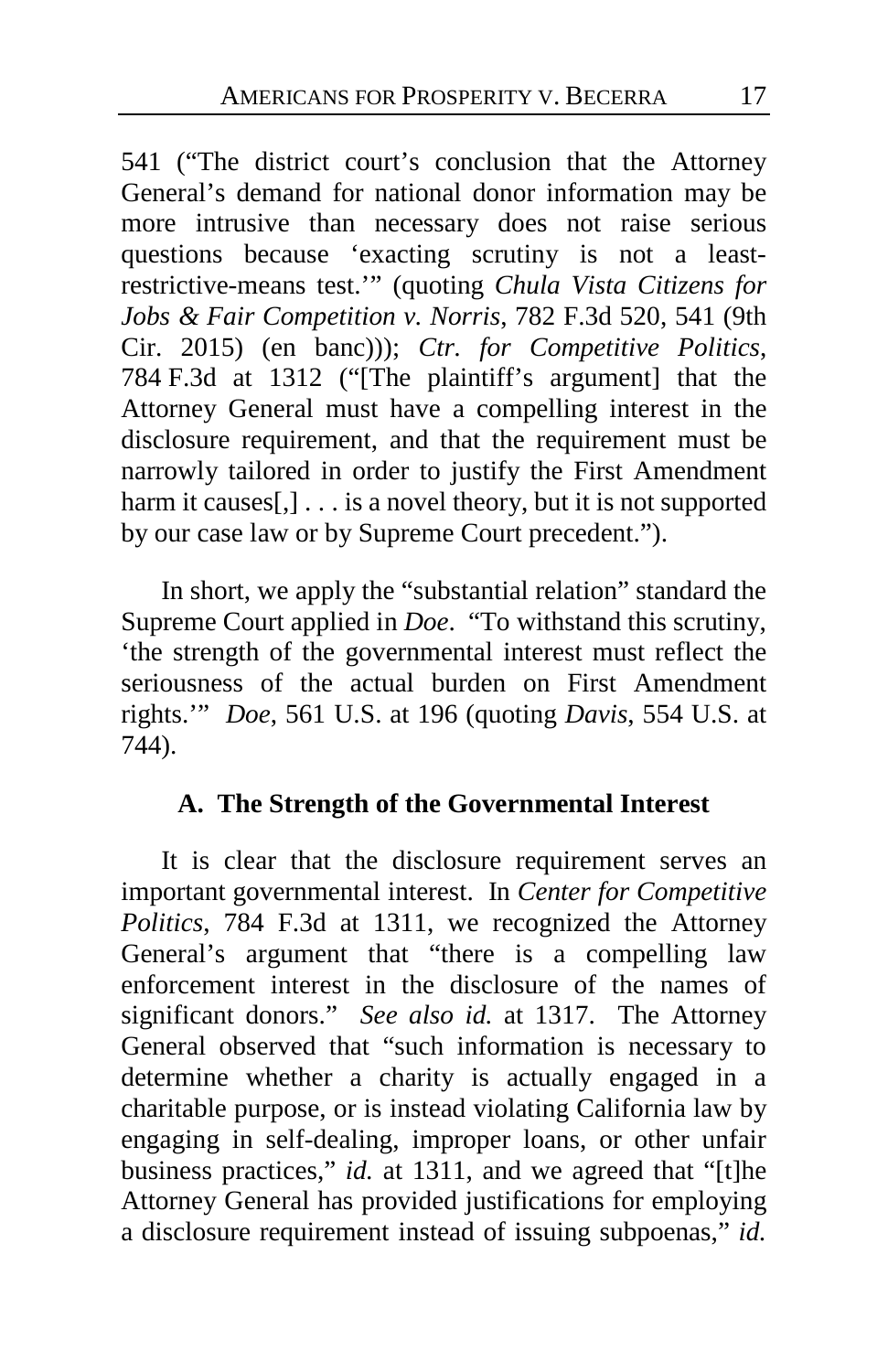at 1317. In *AFPF I*, we reiterated that "the Attorney General's authority to demand and collect charitable organizations' Schedule B forms . . . furthers California's compelling interest in enforcing its laws." *AFPF I*, 809 F.3d at 538–39.

These conclusions are consistent with those reached by the Second Circuit, which recently upheld New York's Schedule B disclosure requirement against a challenge similar to the one presented here. The attorney general explained that the Schedule B disclosure requirement allows him to carry out "his responsibility to protect the public from fraud and self-dealing among tax-exempt organizations." *Schneiderman*, 882 F.3d at 382. The court agreed with the state that

> knowing the source and amount of large donations can reveal whether a charity is doing business with an entity associated with a major donor. The information in a Schedule B also permits detection of schemes such as the intentional overstatement of the value of noncash donations in order to justify excessive salaries or perquisites for its own executives. Collecting donor information on a regular basis from all organizations facilitates investigative efficiency, and can help the Charities Bureau to obtain a complete picture of the charities' operations and flag suspicious activity simply by using information already available to the IRS. Because fraud is often revealed not by a single smoking gun but by a pattern of suspicious behavior, disclosure of the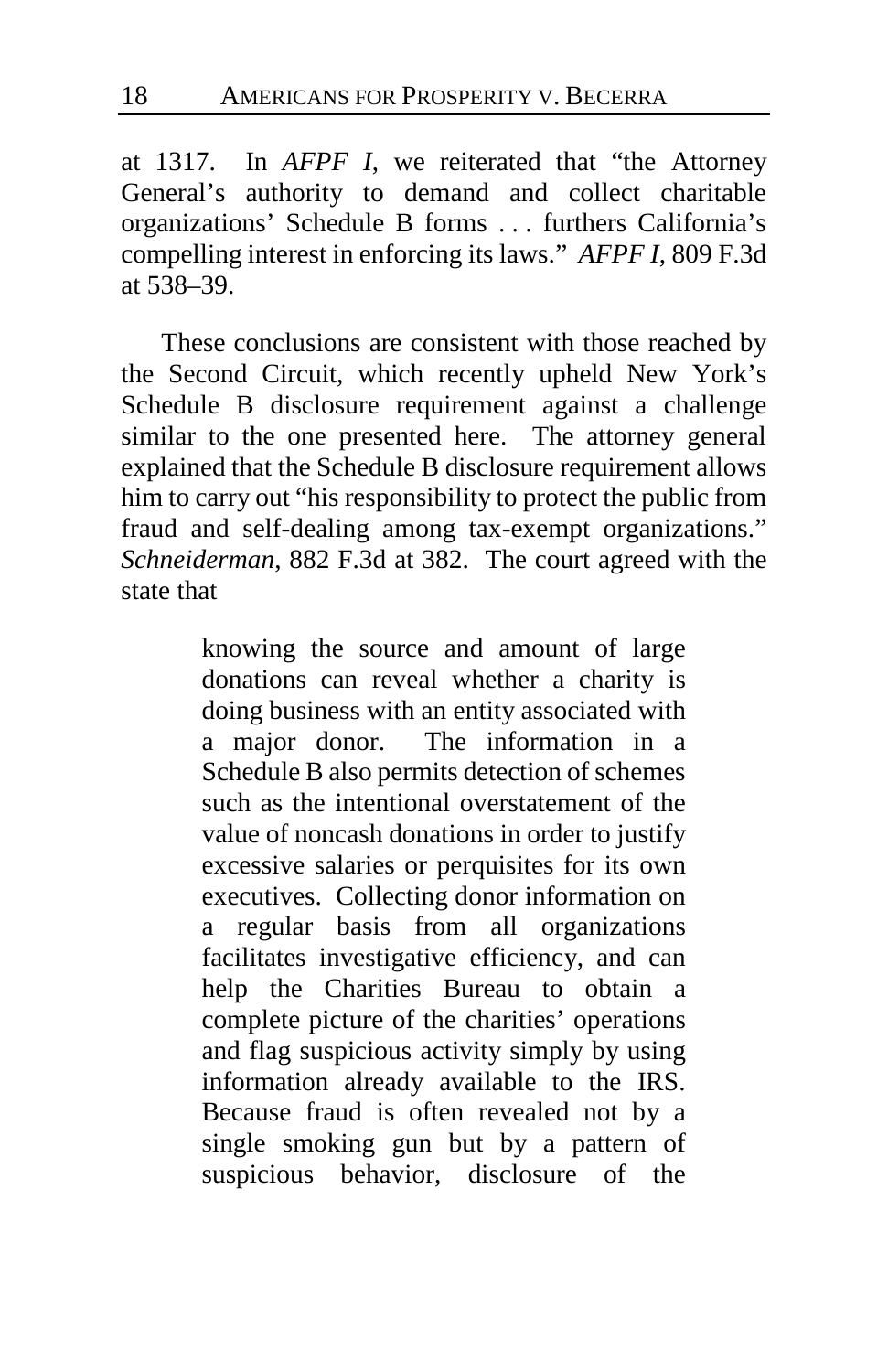Schedule B can be essential to New York's interest in detecting fraud.

*Id.* (alterations, citations and internal quotation marks omitted). The Schedule B requirement, therefore, served the state's important "interests in ensuring organizations that receive special tax treatment do not abuse that privilege and . . . in preventing those organizations from using donations for purposes other than those they represent to their donors and the public." *Id.*

The plaintiffs nonetheless question the strength of the state's governmental interest, arguing the Attorney General's need to collect Schedule B information is belied by the evidence that he does not use the information frequently enough to justify collecting it en masse, he is able to investigate charities without Schedule B information and he does not review individual Schedule B forms until he receives a complaint, at which point he has at his disposal tools of subpoena and audit to obtain the Schedule B information he needs. The district court credited these arguments, concluding that Schedule B information is not "necessary" to the Attorney General's investigations because: the Registry, whose sole job it is to collect and maintain complete registration information, does not actively review Schedule B forms as they come in; Schedule Bs have not been used to trigger investigations; and the Attorney General can obtain a Schedule B through subpoenas and audits when a case-specific need arises. *See Americans for Prosperity Found.*, 182 F. Supp. 3d at 1053– 54.

We addressed these same arguments, of course, in *Center for Competitive Politics*, 784 F.3d at 1317, where we expressly rejected the proposition that the Schedule B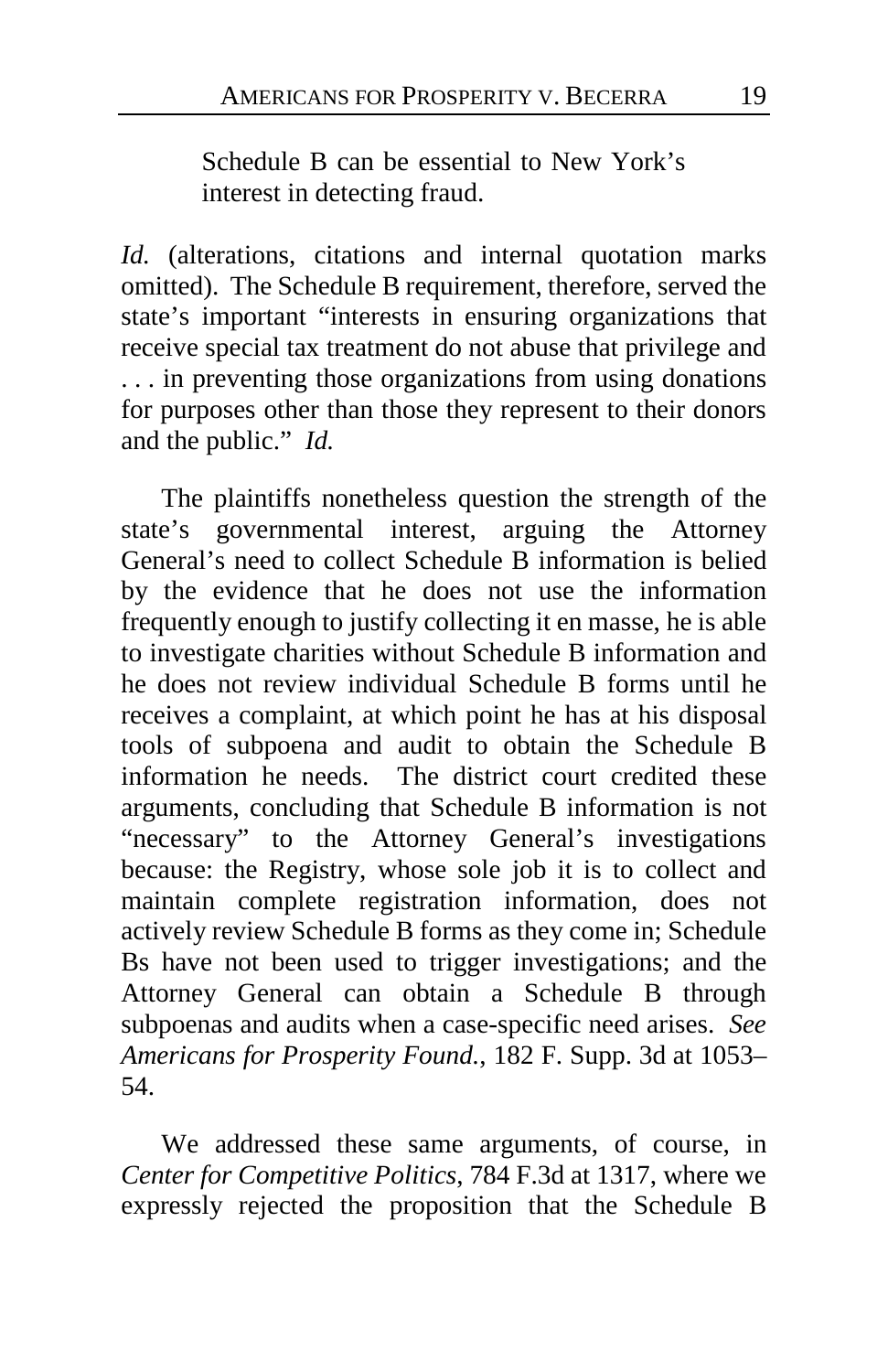requirement is insufficiently tailored because the state could achieve its enforcement goals through use of its subpoena power or audit letters. We noted that the state's quick access to Schedule B filings "increases [the Attorney General's] investigative efficiency" and allows him to "flag suspicious activity." *Id.* For example, as the Attorney General argued in that case,

> having significant donor information allows the Attorney General to determine when an organization has inflated its revenue by overestimating the value of "in kind" donations. Knowing the significant donor's identity allows her to determine what the "in kind" donation actually was, as well as its real value. Thus, having the donor's information immediately available allows her to identify suspicious behavior. She also argues that requiring unredacted versions of Form 990 Schedule B increases her investigative efficiency and obviates the need for expensive and burdensome audits.

*Id.* at 1311.

The evidence at trial confirms our earlier conclusions. Belinda Johns, the senior assistant attorney general who oversaw the Charitable Trusts Section for many years, testified that attempting to obtain a Schedule B from a regulated entity after an investigation began was unsatisfactory. She testified that her office would want "to look at [the] Schedule B . . . the moment we thought there might be an issue with the charity." "[I]f we subpoenaed it or sent a letter to the charity, that would tip them off to our investigation, which would allow them potentially to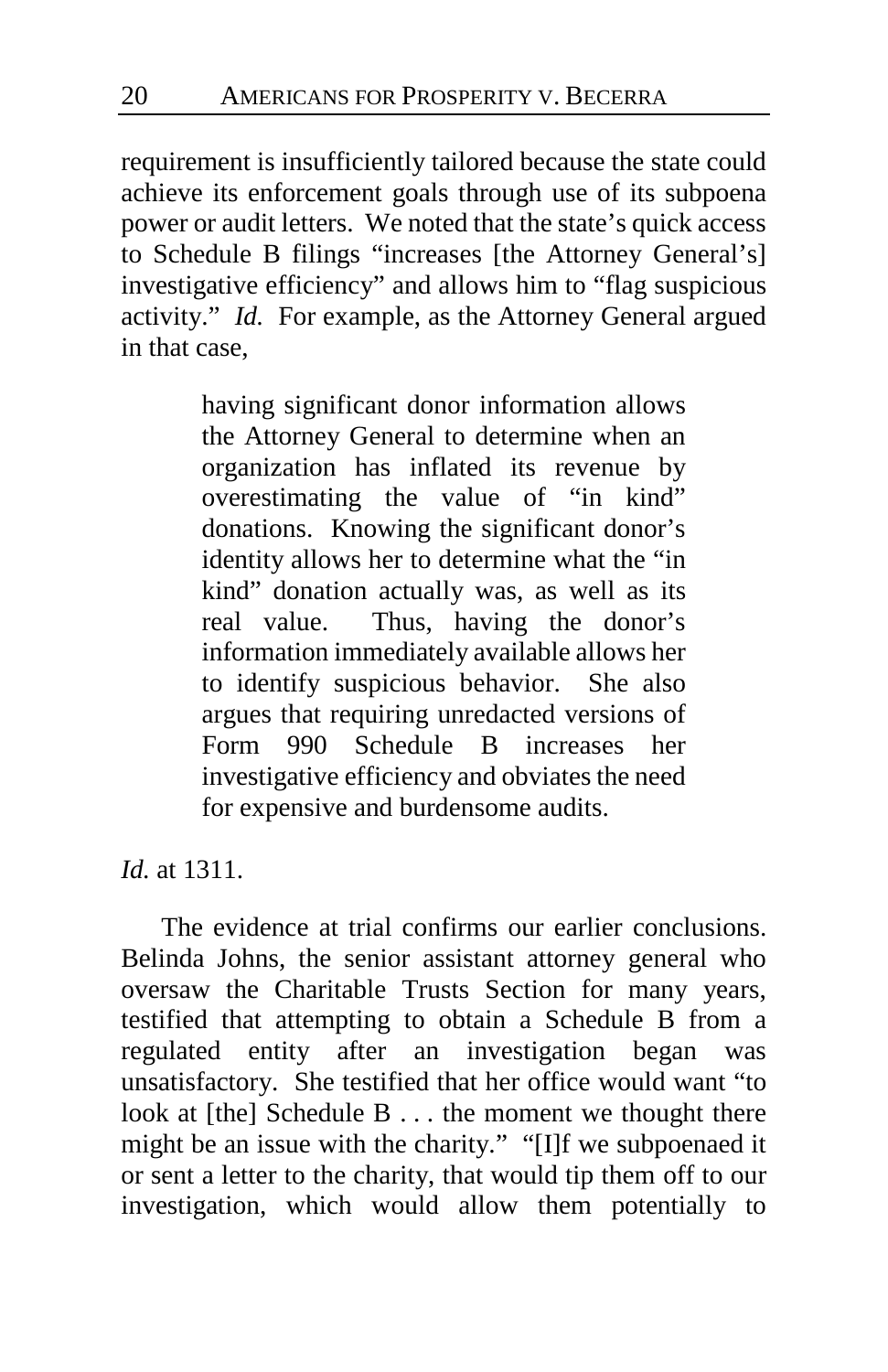dissipate more assets or hide assets or destroy documents, which certainly happened several times; or it just allows more damage to be done to [the] charity if we don't have the whole document at the outset." Rather than having "to wait extra days," she wanted to "take the action that needs to be taken as quickly as possible." She explained that her office relied on Schedule Bs to "tell us whether or not there was an illegal activity occurring." Where such activity was found, she would "go into court immediately and . . . request a [temporary restraining order] from the court to freeze assets."

Johns' successor, Tania Ibanez, testified similarly that "getting a Schedule B through a[n] audit letter is not the best use of my limited resources."

> Because it's time-consuming, and you are tipping the charity off that they are about to be audited. And it's been my experience when the charity knows or when the charity gets the audit letter, it's not the best way of obtaining records. We have been confronted in situations where the charity will fabricate records. Charities have given us incomplete records, nonresponsive records. Charities have destroyed records, and charities have engaged in other dilatory tactics.

Sonja Berndt, a deputy attorney general in the Charitable Trusts Section, confirmed that attempting to obtain Schedule Bs through the auditing process would entail substantial delay.

The district court's other conclusions are equally flawed. Although the state may not routinely use Schedule B information *as it comes in*, the Attorney General offered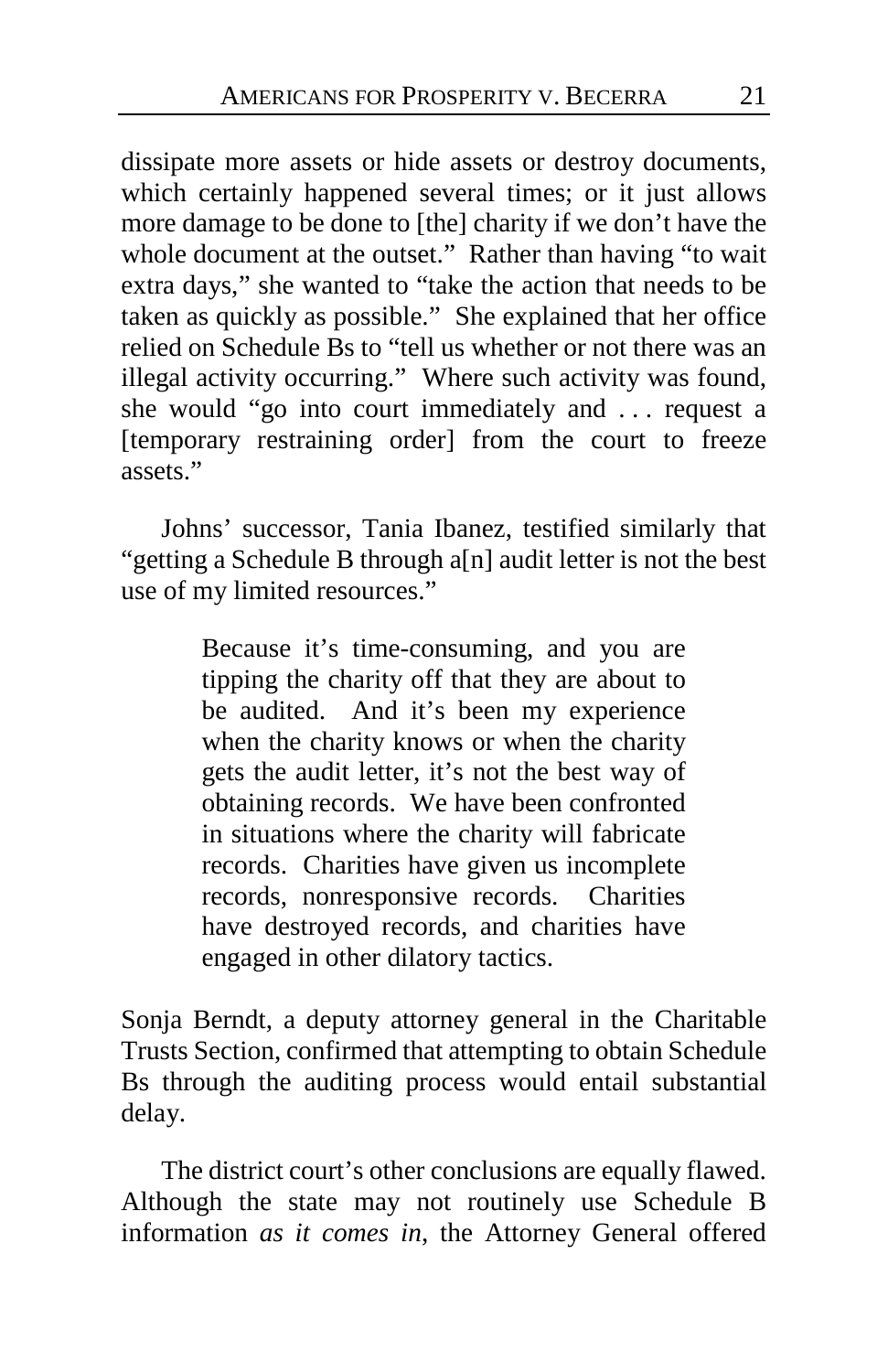ample evidence of the ways his office uses Schedule B information in investigating charities that are alleged to have violated California law. *See* Cal. Corp. Code §§ 5227, 5233, 5236 (providing examples of the role the Attorney General plays in investigating nonprofit organizations that violate California law). Current and former members of the Charitable Trusts Section, for example, testified that they found the Schedule B particularly useful in several investigations over the past few years, and provided examples. They were able to use Schedule B information to trace money used for improper purposes in connection with a charity serving animals after Hurricane Katrina; to identify a charity's founder as its principal contributor, indicating he was using the research charity as a pass-through; to identify self-dealing in that same charity; to track a for-profit corporation's use of a non-profit organization as an improper vessel for gain; and to investigate a cancer charity's gift-inkind fraud.**[3](#page-21-0)**

In sum, the record demonstrates that the state has a strong interest in the collection of Schedule B information from regulated charities. We agree with the Second Circuit that the disclosure requirement "clearly further[s]" the state's "important government interests" in "preventing fraud and self-dealing in charities . . . by making it easier to police for such fraud." *Schneiderman*, 882 F.3d at 384.

<span id="page-21-0"></span>**<sup>3</sup>** The Foundation points out that the Attorney General identified only five investigations in the past 10 years in which the state has used Schedule B information to investigate a charity. The Attorney General, however, identified an additional five investigations that were still ongoing. The district court did not allow the Attorney General's witnesses to testify about those ongoing investigations, because the Attorney General understandably refused to name the charities under current investigation.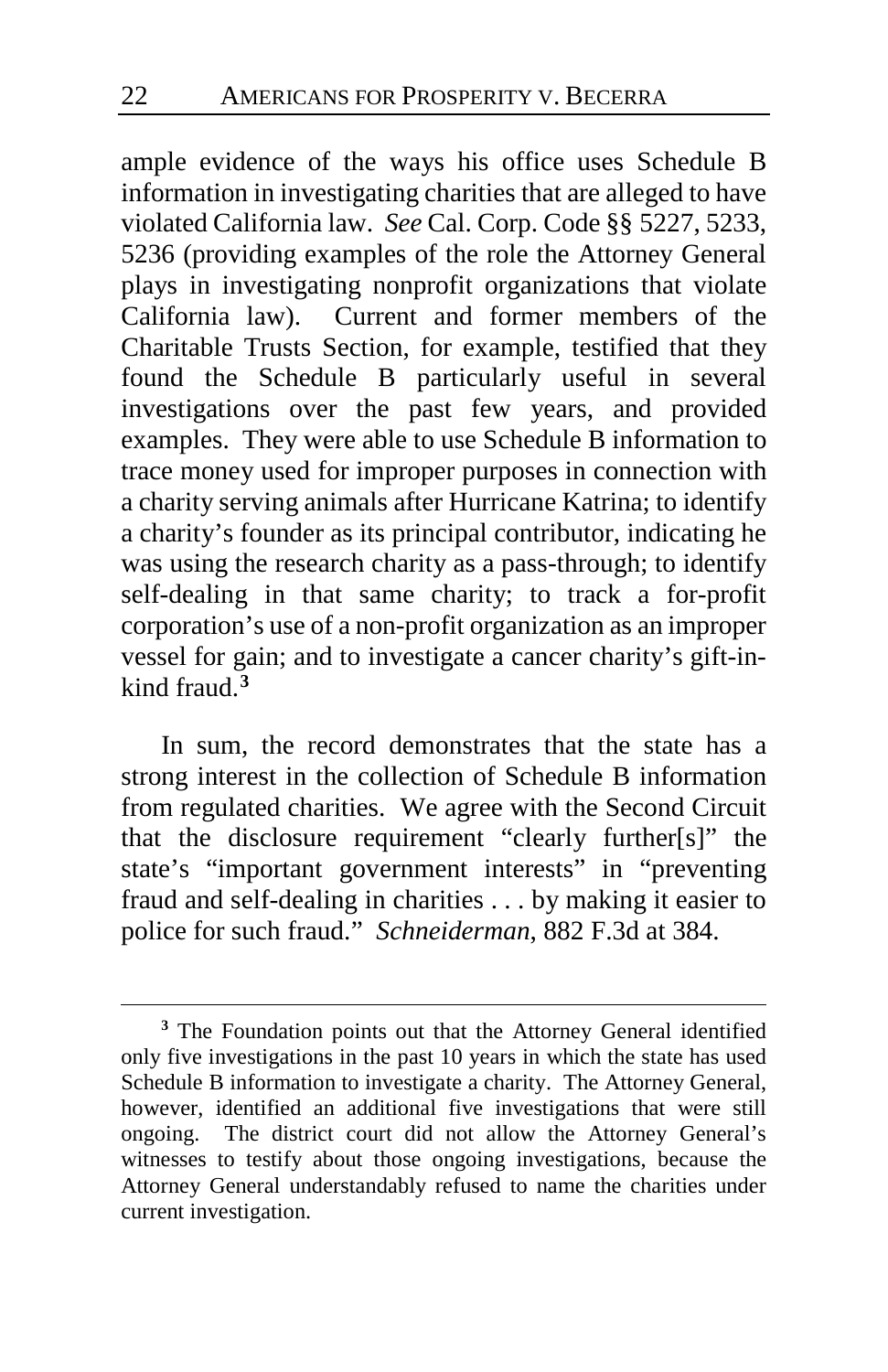The district court reached a different conclusion, but it did so by applying an erroneous legal standard. The district court required the Attorney General to demonstrate that collection of Schedule B information was "necessary," *Thomas More Law Ctr.*, 2016 WL 6781090, at \*2, that it was no "more burdensome than necessary" and that the state could not achieve its ends "by more narrowly tailored means," *id.* at \*2–3. Because it was "possible for the Attorney General to monitor charitable organizations without Schedule B," the court concluded the requirement is unconstitutional. *Id.* at \*2. The "more burdensome than necessary" test the district court applied, however, is indistinguishable from the narrow tailoring and leastrestrictive-means tests that we have repeatedly held do not apply here. The district court's application of this standard, therefore, constituted legal error.

Because the district court applied an erroneous legal standard, it consistently framed the legal inquiry as whether it was *possible* "that the Attorney General could accomplish her goals without the Schedule B." *Id.* at \*3. Under the substantial relation test, however, the state was not required to show that it could accomplish its goals *only* by collecting Schedule B information. The state instead properly and persuasively relied on evidence to show that the up-front collection of Schedule B information improves the efficiency and efficacy of the Attorney General's important regulatory efforts. Even if the Attorney General can achieve his goals through other means, nothing in the substantial relation test requires him to forgo the most efficient and effective means of doing so, at least not absent a showing of a significant burden on First Amendment rights. As Steven Bauman, a supervising investigative auditor for the Charitable Trusts Section testified, "We could complete our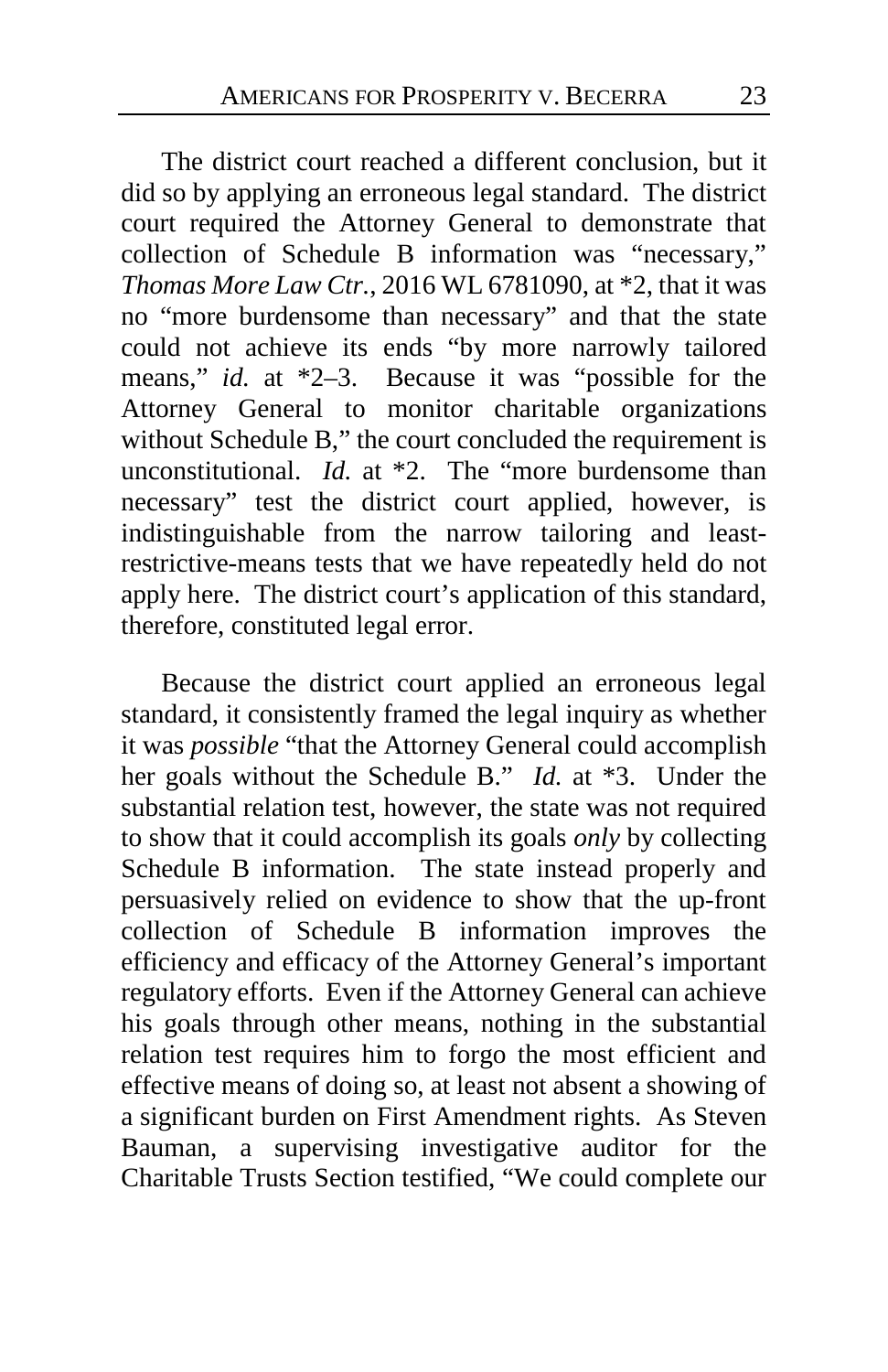investigations if you took away many of the tools that we have. We just wouldn't be as effective or as efficient."

Because the strict necessity test the district court applied is not the law, the district court's analysis does not alter our conclusion that the state has a strong interest in the collection of Schedule B information from regulated charities.

## **B. The Seriousness of the Actual Burden on First Amendment Rights**

Having considered the strength of the governmental interest, we turn to the actual burden on the plaintiffs' First Amendment rights.

The Supreme Court has concluded that "compelled disclosure has the potential for substantially infringing the exercise of First Amendment rights." *Buckley v. Valeo*, 424 U.S. 1, 66 (1976). To assess "the possibility that disclosure will impinge upon protected associational activity," *id.* at 73, we consider "any deterrent effect on the exercise of First Amendment rights," *id.* at 65.

We may examine, for example, the extent to which requiring "disclosure of contributions . . . will deter some individuals who otherwise might contribute," including whether disclosure will "expose contributors to harassment or retaliation." *Id.* at 68. "[T]hat one or two persons refused to make contributions because of the possibility of disclosure" will not establish a significant First Amendment burden. *Id.* at 72. Nor will a showing that "people may 'think twice' about contributing." *Family PAC*, 685 F.3d at 807. "[D]isclosure requirements," however, "can chill donations to an organization by exposing donors to retaliation," *Citizens United*, 558 U.S. at 370, and "[i]n some instances fears of reprisal may deter contributions to the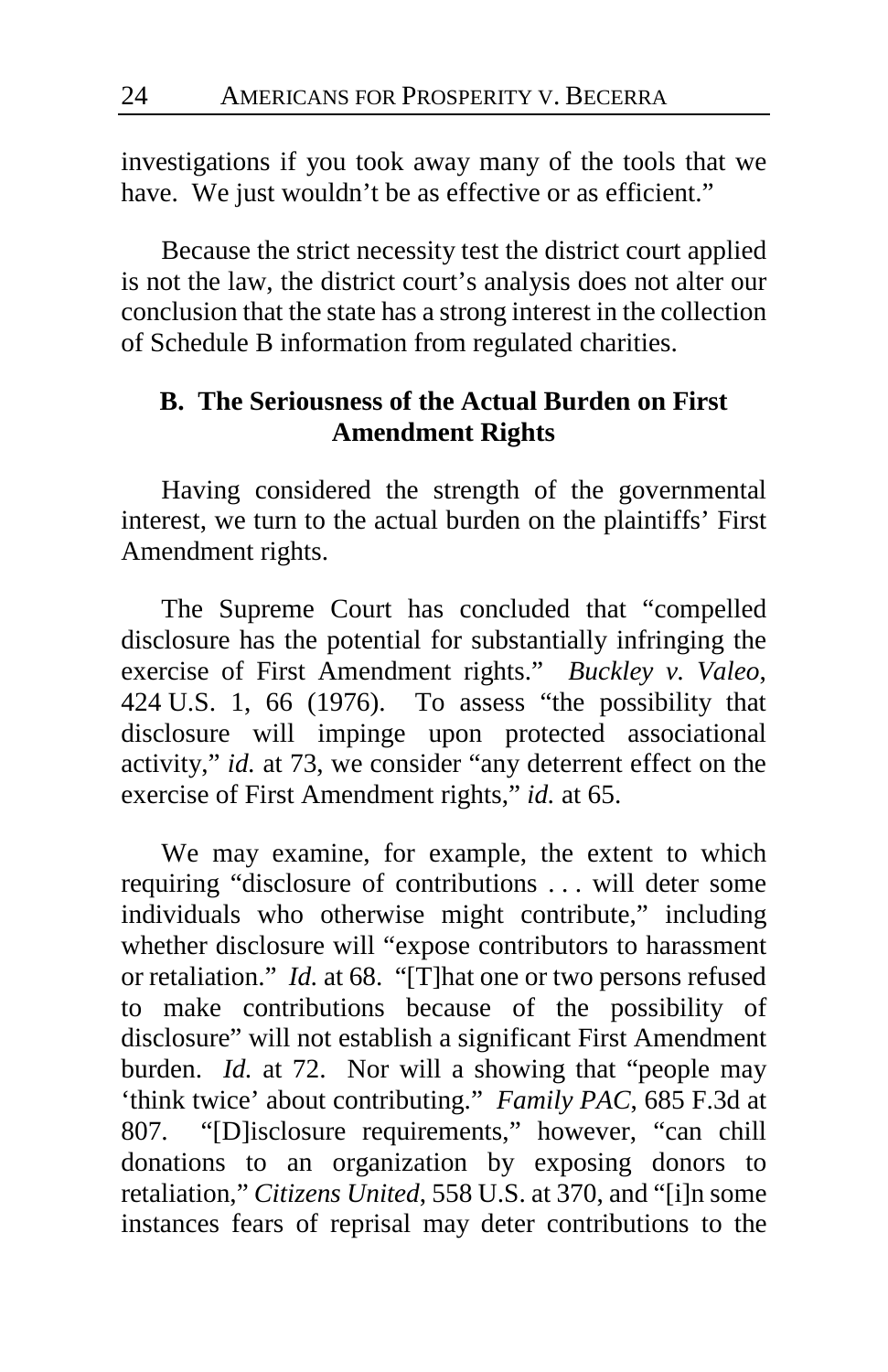point where the movement cannot survive," *Buckley*, 424 U.S. at 71. In such cases, the First Amendment burdens are indeed significant.

A party challenging a disclosure requirement, therefore, may succeed by proving "a substantial threat of harassment." *Id.* at 74. As a general matter, "those resisting disclosure can prevail under the First Amendment if they can show 'a reasonable probability that the compelled disclosure of personal information will subject them to threats, harassment, or reprisals from either Government officials or private parties.'" *Doe*, 561 U.S. at 200 (alteration omitted) (quoting *Buckley*, 424 U.S. at 74); *see also Citizens United*, 558 U.S. at 370.**[4](#page-24-0)**

Here, the plaintiffs contend requiring them to comply with the Attorney General's Schedule B disclosure requirement will impose a significant First Amendment burden in two related ways. First, they contend requiring them to comply with the Schedule B requirement will deter contributors. Second, they argue disclosure to the Attorney

<span id="page-24-0"></span>**<sup>4</sup>** In making this showing, we agree with the Attorney General that the plaintiffs must show a reasonable probability of threats, harassment or reprisals arising from the Schedule B requirement itself. But this does not mean the plaintiffs cannot rely on evidence showing, for example, that their members have been harassed for other reasons, or evidence that similar organizations have suffered a loss in contributions as a result of Schedule B disclosure. To be sure, the extent to which the plaintiffs' evidence is tied directly to, or is attenuated from, the experience of the plaintiffs themselves and the California Attorney General's Schedule B requirement in particular goes to the weight of that evidence. But the plaintiffs may rely on any evidence that "has any tendency to make a fact more or less probable than it would be without the evidence." Fed. R. Evid. 401(a).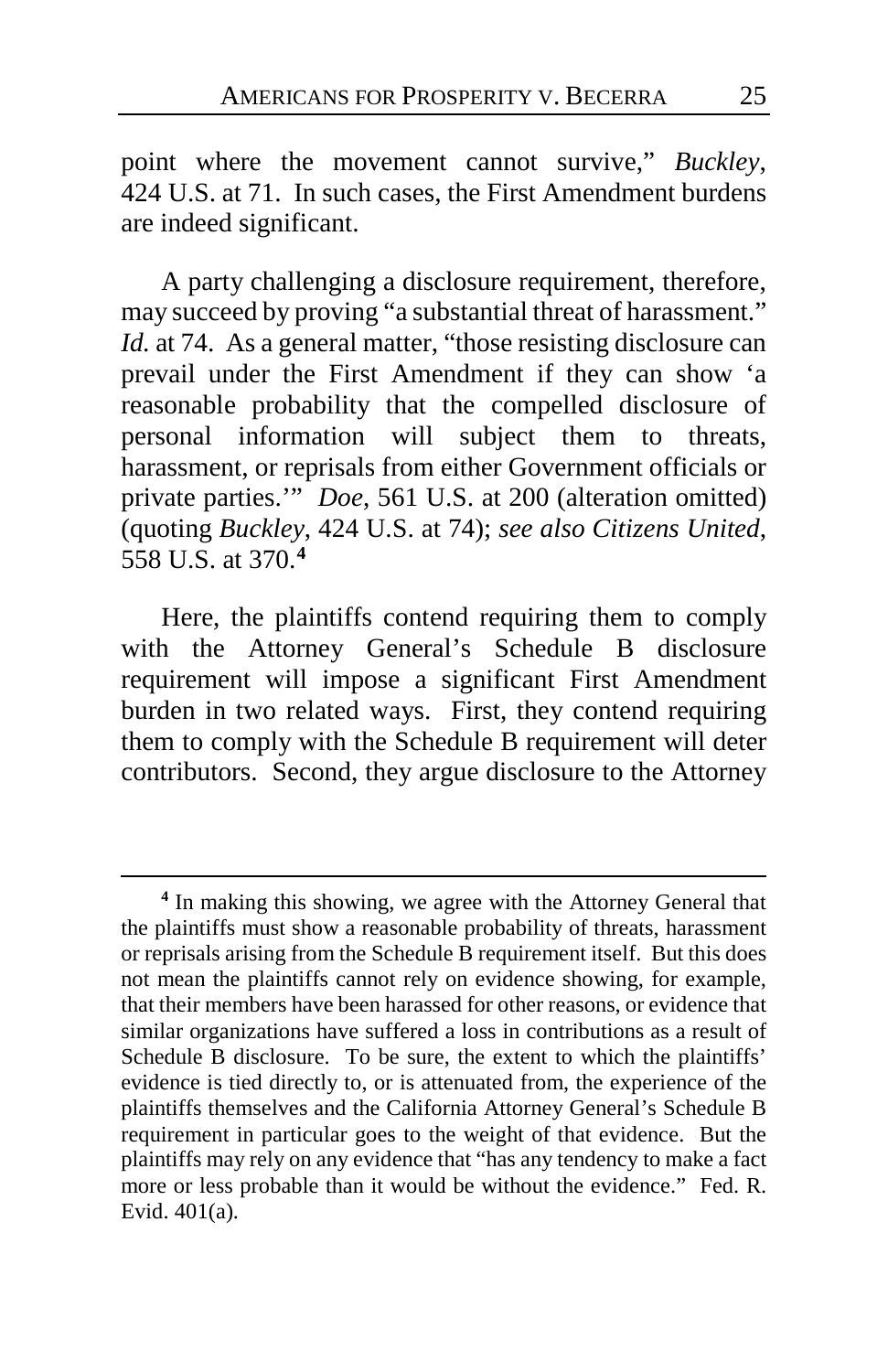General will subject their contributors to threats, harassment and reprisals. We consider these contentions in turn.

## **1. Evidence That Disclosure Will Deter Contributors**

We begin by considering whether disclosure will deter contributors. We first consider evidence presented by the Foundation. We then consider evidence presented by the Law Center.

Christopher Joseph Fink, the Foundation's chief operating officer, testified that prospective contributors' "number one concern is about being disclosed." He testified that "they are afraid to have their information in the hands of state government or a federal government or in the hands of the public." He testified that business owners "are afraid if they are associated with our foundation or with Americans for Prosperity, their businesses would be targeted or audited from the state government." Teresa Oelke, the Foundation's vice president of state operations, described two individuals who, she believed, stopped supporting the Foundation in light of actual or feared retaliation by the IRS. One contributor "did business with the Government," and he and his business associates "did not feel like they could take on the risk of continuing to give to us." Another contributor allegedly stopped giving "because he, his business partner and their business had experienced seven different reviews from government agencies, including individual IRS audits, both personally and their businesses, and their family was not willing to continue enduring the emotional, financial, time stress and the stress that it placed on their business." Oelke testified that, on average, the Foundation and Americans for Prosperity combined lose "roughly three donors a year" due to "their concern that they are going to be disclosed and the threats that they believe that being disclosed lays to either their business, their families or just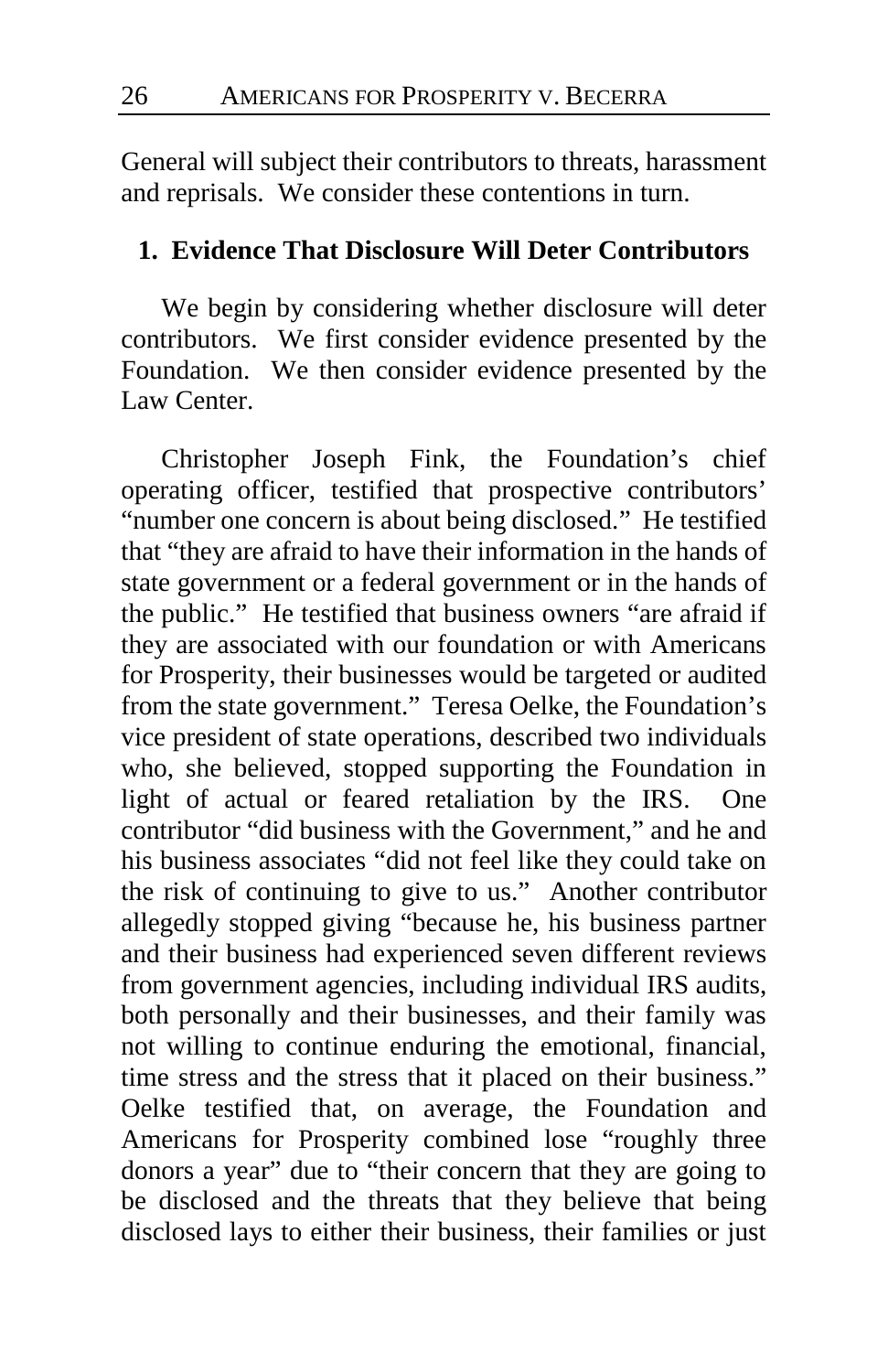their employees." Paul Schervish, an emeritus professor of sociology, testified that, in his opinion, disclosure to the California Attorney General would chill contributions to the Foundation, although he conceded that he had not actually spoken to any of the Foundation's contributors. Foundation President Tim Phillips testified that contributors see the California Attorney General's office as "a powerful partisan office." The Foundation also points to evidence that, in its view, shows that some California officials harbor a negative attitude toward Charles and David Koch.

The Law Center introduced a letter from a contributor who chose to make a \$25 contribution anonymously out of fear that ISIS would break into the Law Center's office, obtain a list of contributors and target them. Schervish, the sociology professor, opined that the Law Center's "disclosure of Schedule B to the registry would chill contributions." He acknowledged, however, that he had not spoken with any of the Law Center's existing or prospective contributors, and he could not point to any contributor who had reduced or eliminated his or her support for the Law Center due to the fear of disclosure – a common weakness in the Law Center's evidence.

For example, Thomas Monaghan, the Law Center's cofounder and most well-known contributor, testified that he is not aware of any Law Center contributor who was "harassed in some way because they made a donation." Despite being included "at the top of a list . . . of the most antigay persons in the country" (allegedly because of his financial support for the Law Center), he remains "perfectly willing" to be listed on the Law Center's website as "one of the people who helped to establish" the Law Center. Similarly, the Law Center's president testified that he has never had a conversation with a potential contributor who was unwilling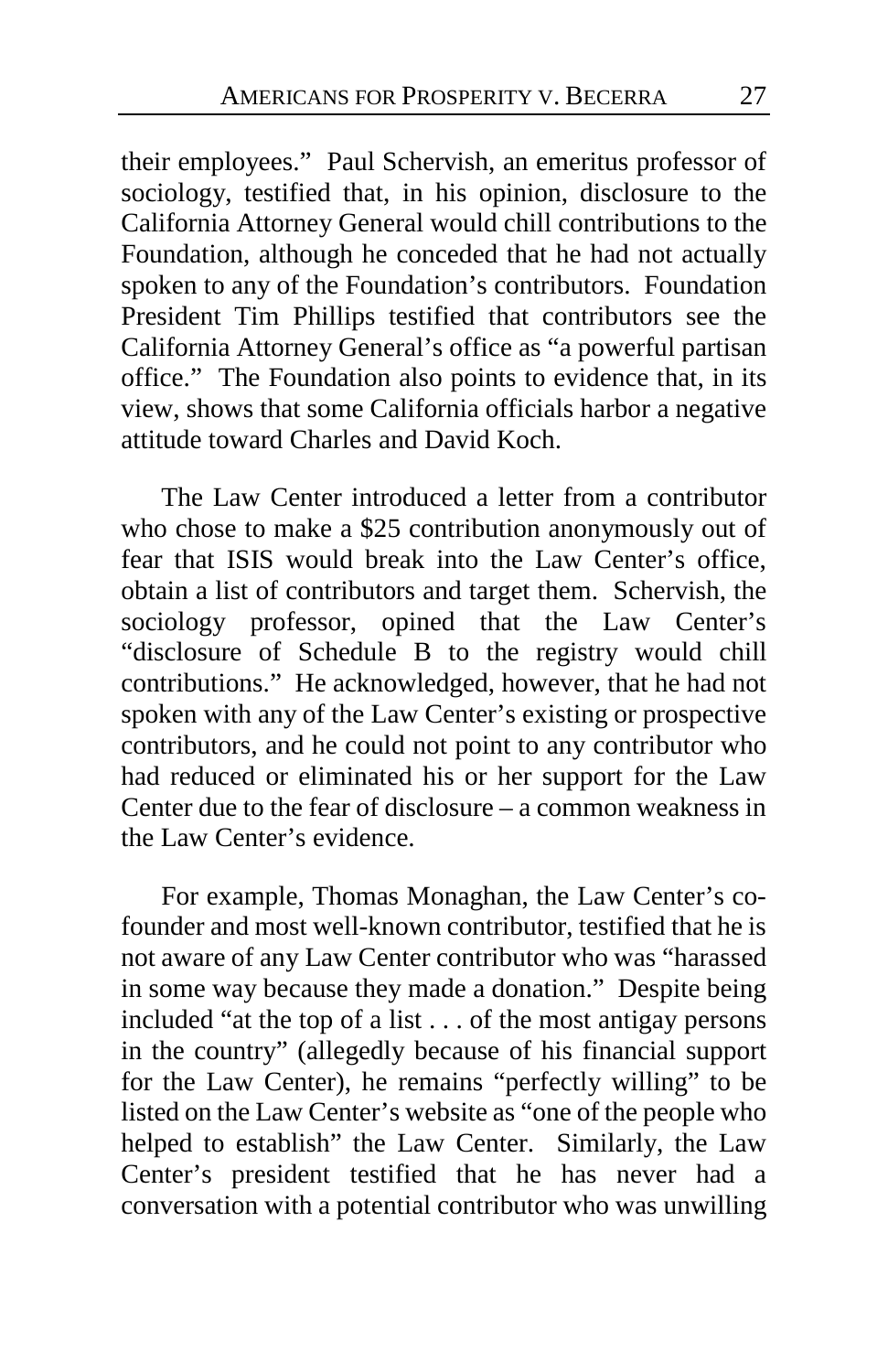to contribute to the Law Center because of the public controversy surrounding the Law Center or its disclosure requirements. For years, moreover, the Law Center has *over*-disclosed contributor information on Schedule Bs filed with the IRS. Although by law the Law Center is required to disclose only those contributors furnishing 2 percent or more of the organization's receipts (about five to seven contributors a year), it has instead chosen to disclose all contributors providing \$5,000 or more in financial support (about 23 to 60 contributors a year). This voluntary overdisclosure tends to undermine the Law Center's contention that Schedule B disclosure meaningfully deters contributions.

Considered as a whole, the plaintiffs' evidence shows that *some* individuals who have or would support the plaintiffs *may* be deterred from contributing if the plaintiffs are required to submit their Schedule Bs to the Attorney General. The evidence, however, shows at most a modest impact on contributions. Ultimately, neither plaintiff has identified a single individual whose willingness to contribute hinges on whether Schedule B information will be disclosed to the California Attorney General. Although there may be a small group of contributors who are comfortable with disclosure to the IRS, but who would not be comfortable with disclosure to the Attorney General, the evidence does not show that this group exists or, if it does, its magnitude. As the Second Circuit explained:

> While we think it plausible that some donors will find it intolerable for law enforcement officials to know where they have made donations, we see no reason to believe that this risk of speech chilling is more than that which comes with any disclosure regulation.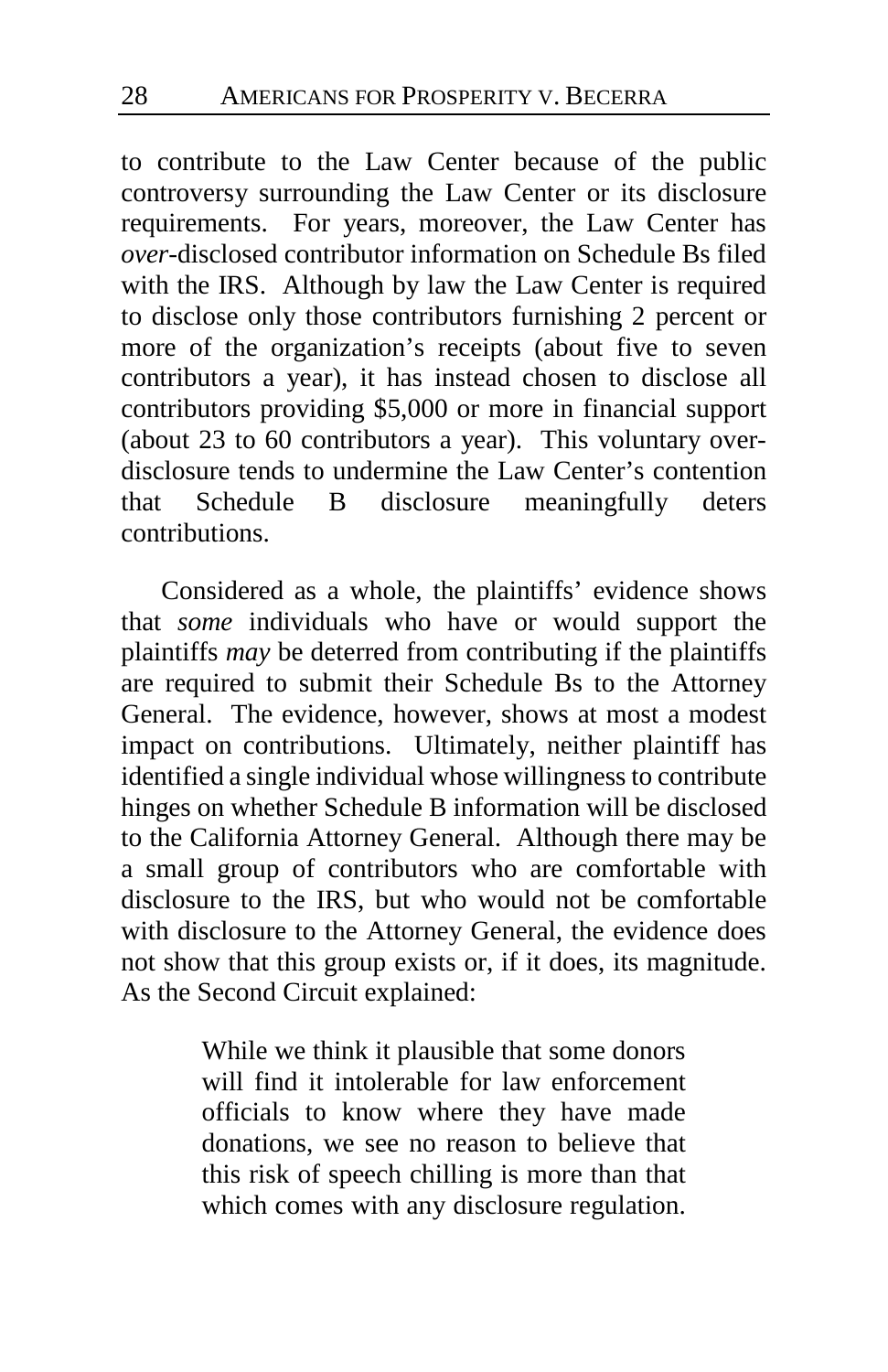In fact, all entities to which these requirements apply already comply with the federal law mandating that they submit the selfsame information to the IRS. Appellants offer nothing to suggest that their donors should more reasonably fear having their identities known to New York's Attorney General than known to the IRS.

### *Schneiderman*, 882 F.3d at 384.

 $\overline{a}$ 

The mere possibility that *some* contributors *may* choose to withhold their support does not establish a substantial burden on First Amendment rights. A plaintiff cannot establish a significant First Amendment burden by showing only "that one or two persons refused to make contributions because of the possibility of disclosure," *Buckley*, 424 U.S. at 72, or that "people may 'think twice' about contributing," *Family PAC*, 685 F.3d at 807. The evidence presented by the plaintiffs here does not show that disclosure to the Attorney General will "actually and meaningfully deter contributors," *id.*, or that disclosure would entail "the likelihood of a substantial restraint upon the exercise by [their contributors] of their right to freedom of association," *NAACP v. Alabama ex rel. Patterson*, 357 U.S. 449, 462 (1958).**[5](#page-28-0)** *Cf. Bates. v. City of Little Rock*, 361 U.S. 516, 521 n.5 (1960) (between 100 and 150 members declined to renew their NAACP membership, citing disclosure concerns); *Dole* 

<span id="page-28-0"></span>**<sup>5</sup>** "In *NAACP*, the Court was presented . . . with 'an uncontroverted showing that on past occasions revelation of the identity of its rank-andfile members has exposed those members to economic reprisal, loss of employment, [and] threat of physical coercion,' and it was well known at the time that civil rights activists in Alabama and elsewhere had been beaten and/or killed." *Schneiderman*, 882 F.3d at 385 (second alteration in original) (quoting *NAACP*, 357 U.S. at 462).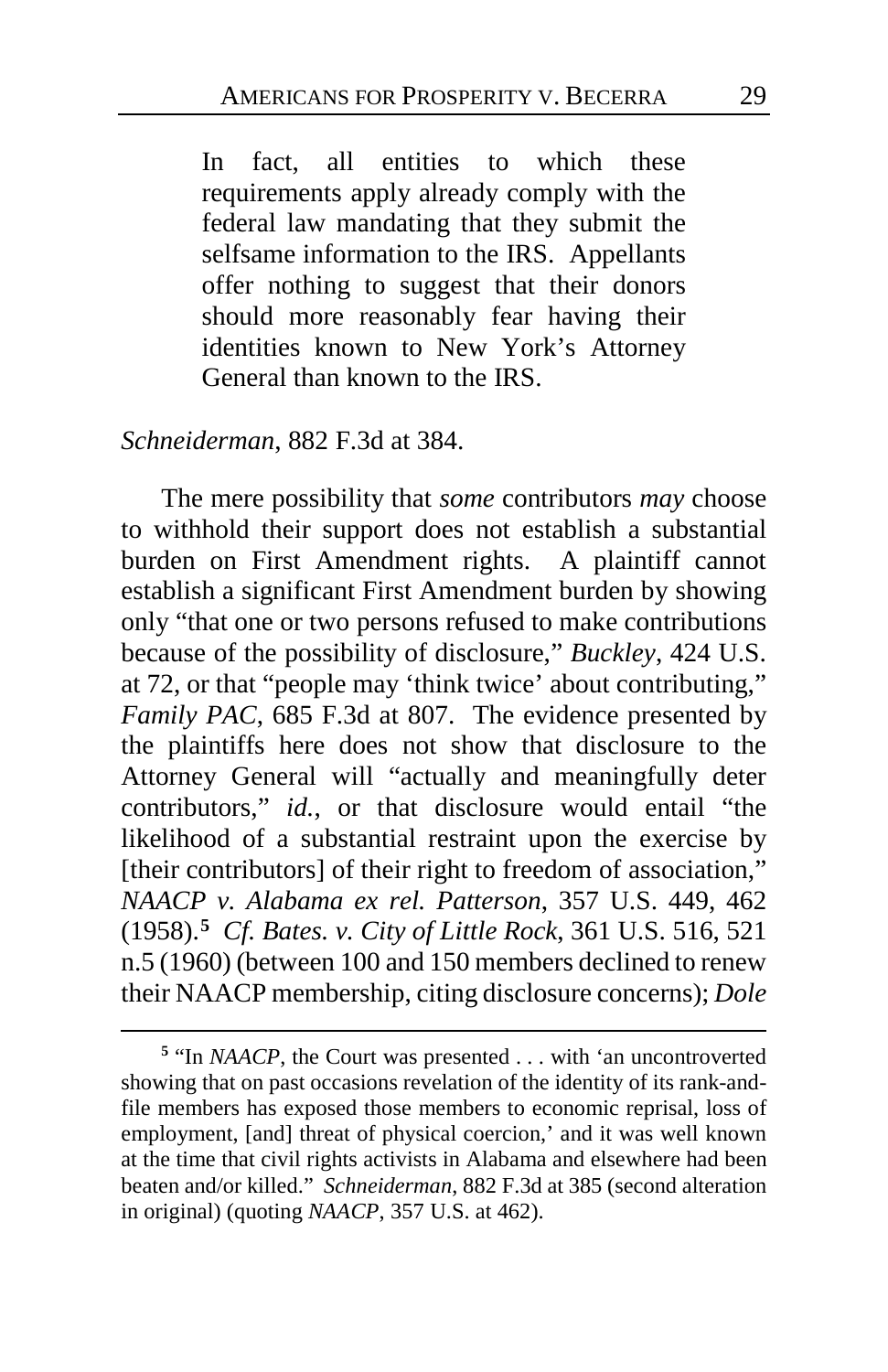*v. Serv. Emps. Union, AFL-CIO, Local 280*, 950 F.2d 1456, 1460 (9th Cir. 1991) (placing particular weight on two letters explaining that because meeting minutes might be disclosed, union members would no longer attend meetings).

The Schedule B requirement, moreover, is not a sweeping one. It requires the Foundation and the Law Center to disclose only their dozen or so largest contributors, and a number of these contributors are already publicly identified, because they are private foundations which by law must make their expenditures public. As applied to these plaintiffs, therefore, the Schedule B requirement is a far cry from the broad and indiscriminate disclosure laws passed in the 1950s to harass and intimidate members of unpopular organizations. *See, e.g.*, *Gremillion*, 366 U.S. at 295 (invalidating a state law requiring every organization operating in the state "to file with the Secretary of State annually 'a full, complete and true list of the names and addresses of all of the members and officers' in the State"); *Shelton*, 364 U.S. at 480 (invalidating a state law "compel[ing] every teacher, as a condition of employment in a state-supported school or college, to file annually an affidavit listing without limitation every organization to which he has belonged or regularly contributed within the preceding five years").

In sum, the plaintiffs have not shown a significant First Amendment burden on the theory that complying with the Attorney General's Schedule B nonpublic disclosure requirement will chill contributions.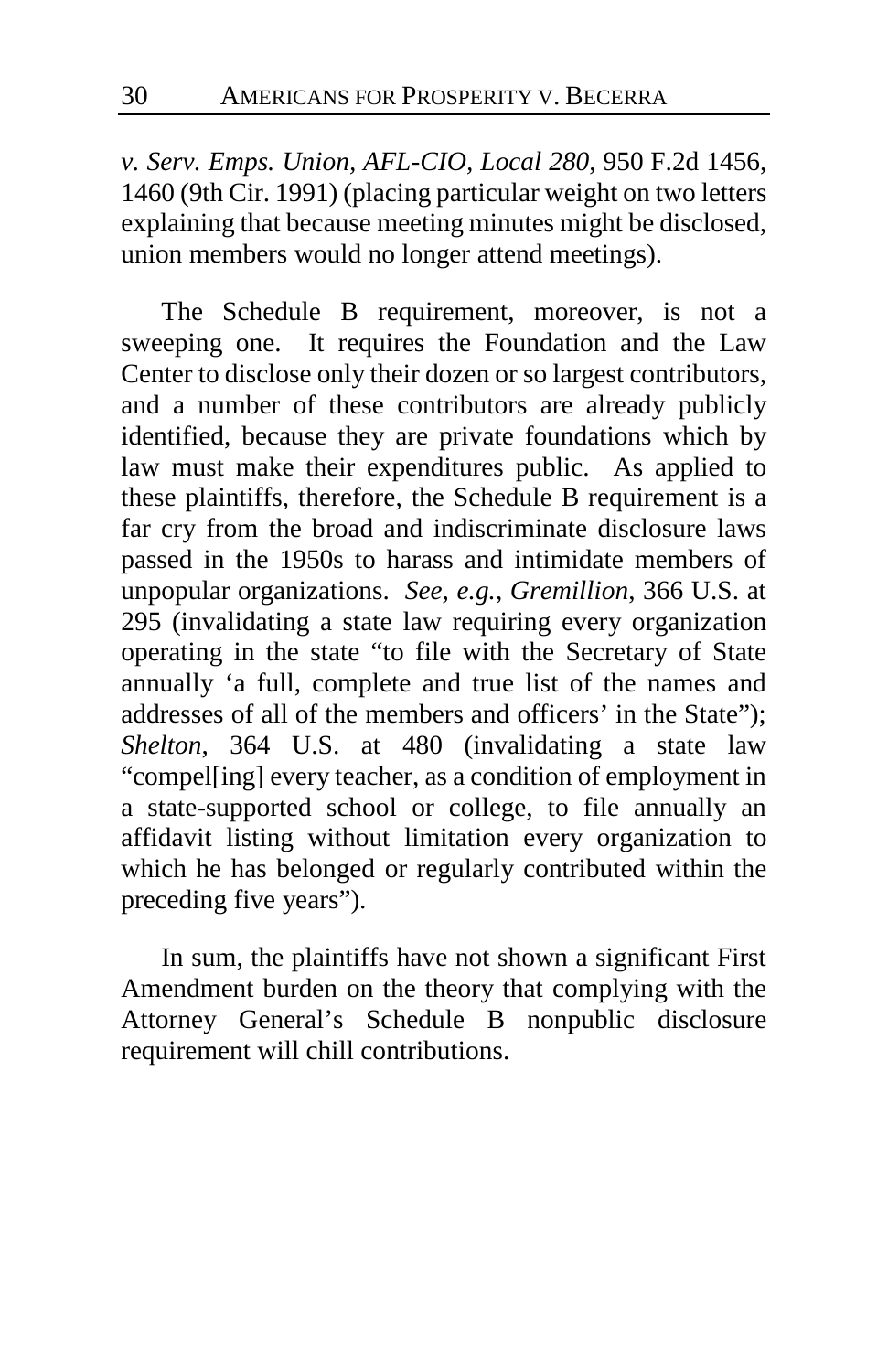## **2. Evidence That Disclosure to the Attorney General Will Subject Contributors to Threats, Harassment and Reprisals**

Alternatively, the plaintiffs seek to establish a First Amendment burden by showing that, if they are required to disclose their Schedule B information to the Attorney General, there is "a reasonable probability that the compelled disclosure of personal information will subject [their contributors] to threats, harassment, or reprisals from either Government officials or private parties." *Doe*, 561 U.S. at 200 (alteration omitted) (quoting *Buckley*, 424 U.S. at 74). This inquiry necessarily entails two questions: (1) what is the risk of public disclosure; and (2), if public disclosure does occur, what is the likelihood that contributors will be subjected to threats, harassment or reprisals? We consider these questions in reverse order.

### **a. Likelihood of Retaliation**

The first question, then, is whether the plaintiffs have shown that contributors are likely to be subjected to threats, harassment or reprisals if Schedule B information were to become public. We again consider the Foundation's evidence first, followed by the Law Center's evidence.

The Foundation's evidence undeniably shows that some individuals publicly associated with the Foundation have been subjected to threats, harassment or economic reprisals. Lucas Hilgemann, the Foundation's chief executive officer, testified that he was harassed and targeted, and his personal information posted online, in connection with his work surrounding union "right to work" issues in Wisconsin. Charles and David Koch have received death threats, and Christopher Fink, the Foundation's chief operating officer, has received death threats for publicly contributing to the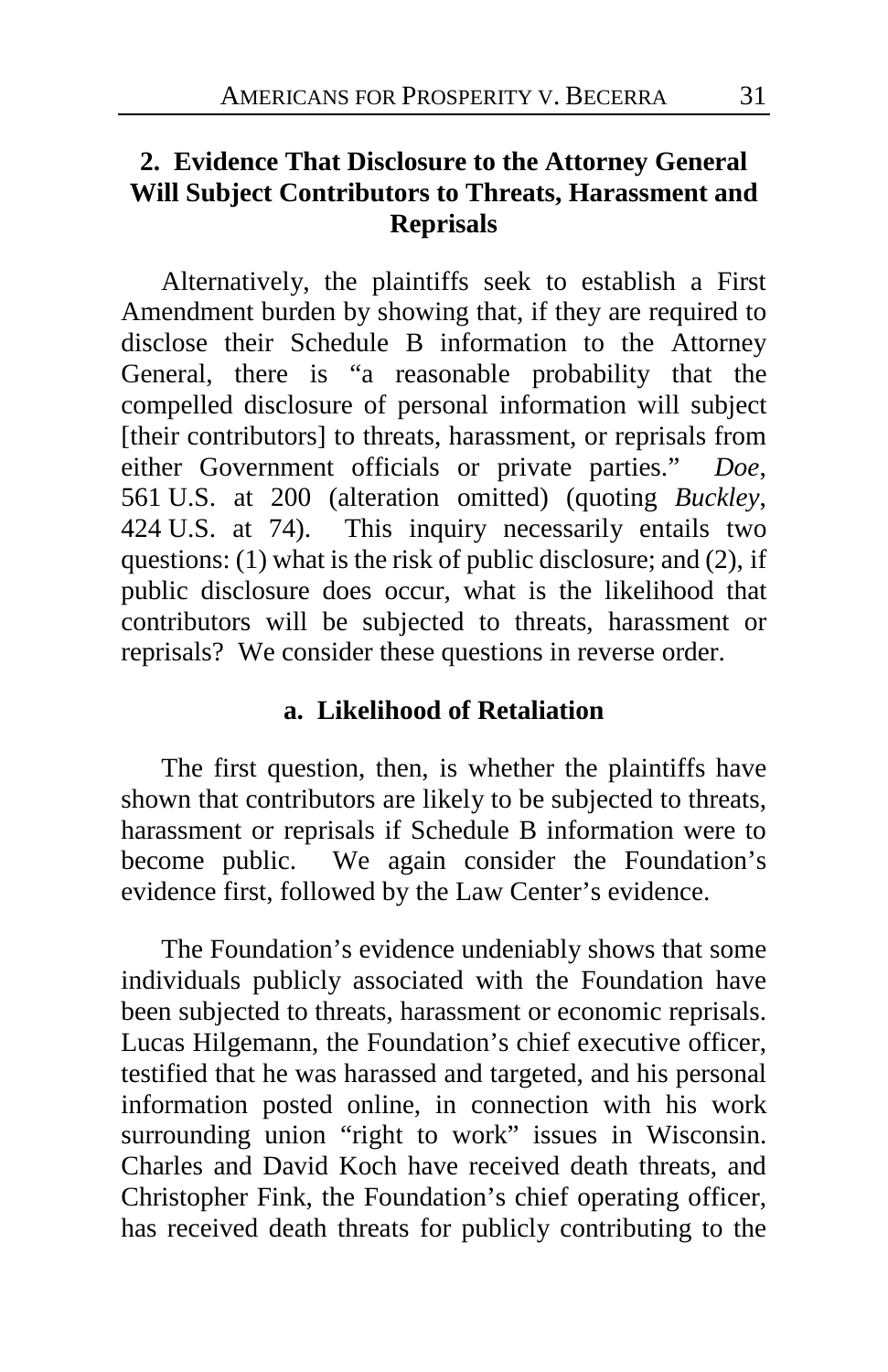Foundation through his family's private foundation. Art Pope, a member of the Foundation's board of directors, and a contributor through his family foundation, testified that he received a death threat and has been harassed by "a series of articles" that falsely accuse him of "funding global warming deni[al]." His businesses have been boycotted, although we hesitate to attribute those boycotts to Pope's association with the Foundation.**[6](#page-31-0)**

In some cases, moreover, the Foundation's actual or perceived contributors may have faced economic reprisals or other forms of harassment. Teresa Oelke, for instance, cited

> a donor whose business was targeted by an association, a reputable association in that state. A letter was sent to all the school boards in that state encouraging [them] to

<span id="page-31-0"></span>**<sup>6</sup>** Pope says his business, Variety Wholesalers, was boycotted in part because of his affiliation with the Foundation. But Pope was the state budget director of North Carolina and is publicly associated with a large number of organizations and candidates. Despite publicly contributing to the Foundation since 2004, and to the Foundation's predecessor since 1993, he did not receive threats or negative attention until 2010, in connection with his involvement in the North Carolina elections. This same problem plagues much of the plaintiffs' evidence. In many instances, the evidence of harassment pertains to individuals who are publicly identified with a number of controversial activities or organizations, making it difficult to assess the extent to which the alleged harassment was caused by a connection to the Foundation or the Law Center in particular. Most of the individuals who have experienced harassment, moreover, have been more than mere contributors, again making it difficult to isolate the risk of harassment solely from being a large contributor. The plaintiffs have presented little evidence bearing on whether harassment has occurred, or is likely to occur, simply because an individual or entity provided a large financial contribution to the Foundation or the Law Center.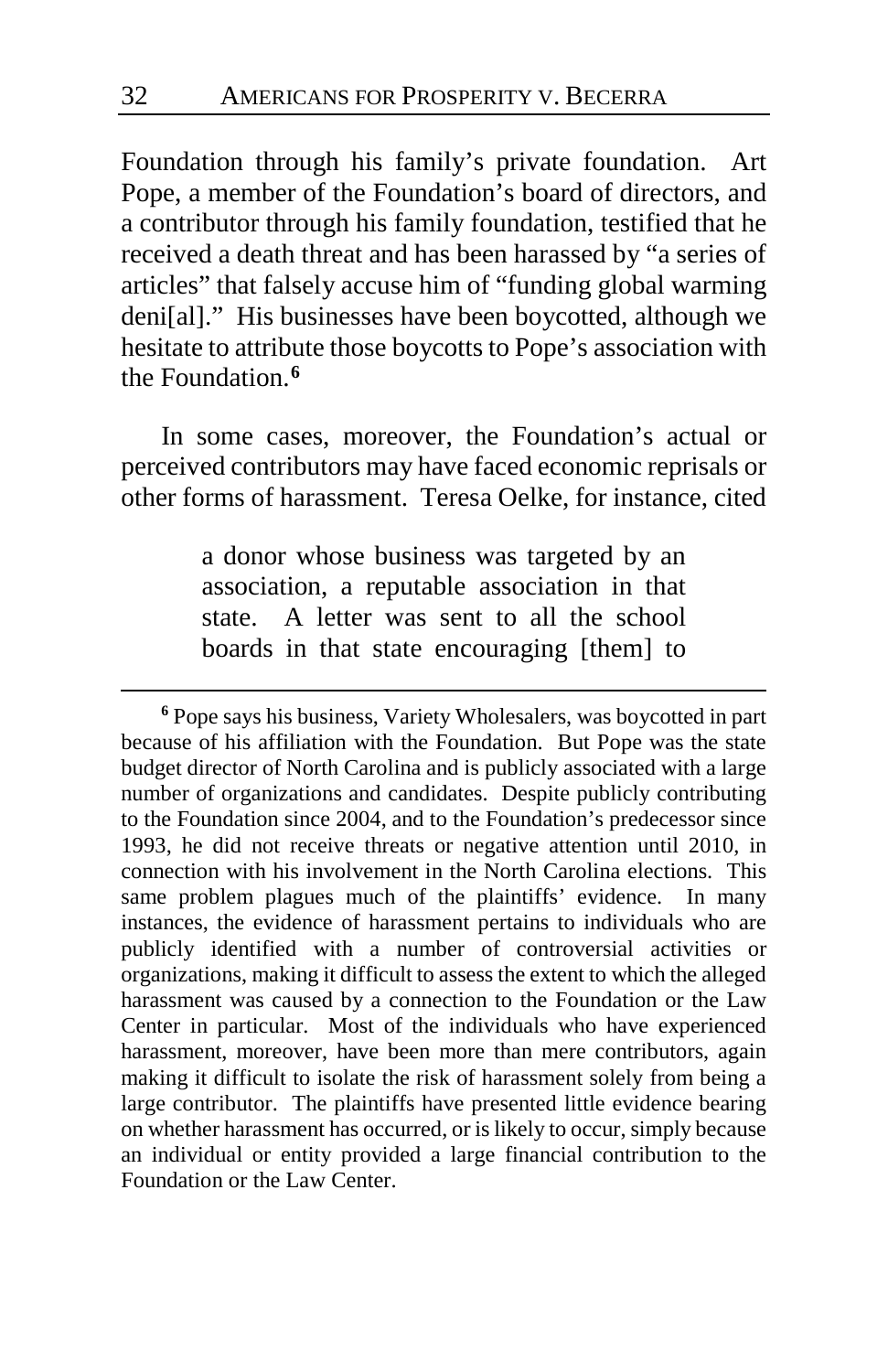discontinue awarding this individual's business contracts because of his assumed association with Americans for Prosperity and Americans for Prosperity Foundation. . . . That individual reduced his contributions in half, so from \$500,000 annually to 250,000 based on the pressure from his board that remains in place today.

Hilgemann, the Foundation's CEO, suggested that during the "right to work" campaign in Wisconsin in 2012, an opposition group "pulled together a list of suspected donors to the Foundation because of their interactions with groups like ours in the past that had been publicized. [Opponents] boycotted their businesses. They made personal and private threats against them, their families and their business and their employees."**[7](#page-32-0)**

The Law Center, too, has presented some evidence to suggest individuals associated with the Law Center have experienced harassment, although it is less clear to what extent it results solely from that association. The Law Center, for instance, points to: a smattering of critical letters, phone calls and emails it has received over the years; the incident in which Monaghan was placed on a list of "the most antigay persons in the country" after the Law Center became involved in a controversial lawsuit; and threats and

<span id="page-32-0"></span>**<sup>7</sup>** Like much of the plaintiffs' evidence, the harassment allegations recounted by Oelke and Hilgemann are conclusory rather than detailed. Although we understand the plaintiffs' interest in protecting their contributors' identities from disclosure, we cannot imagine why the plaintiffs have not provided more detailed evidence to substantiate and develop their allegations of retaliation – something we are confident they could have accomplished without compromising their contributors' anonymity.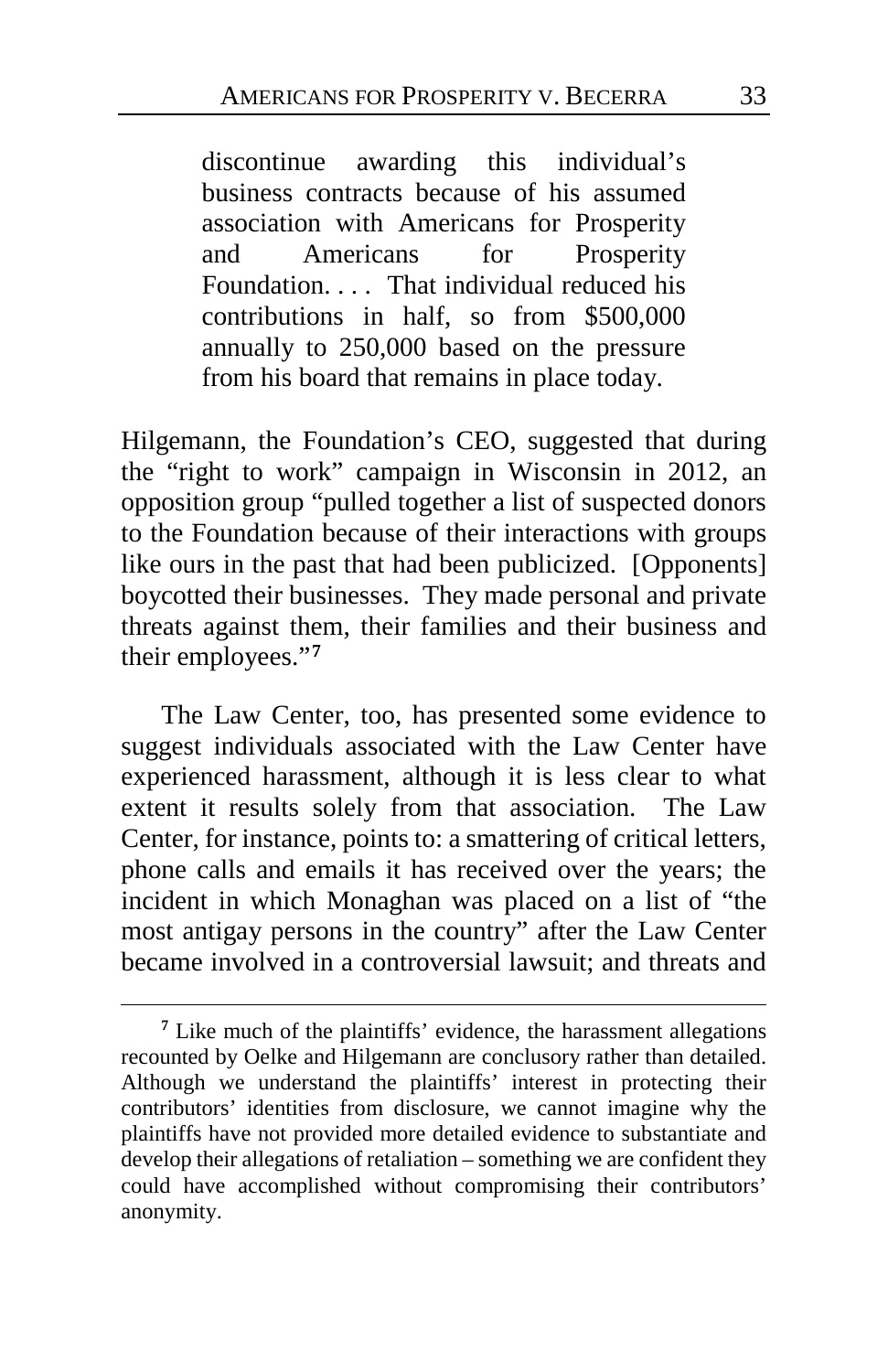harassment its clients, such as Robert Spencer and Pamela Geller, have received based on their controversial public activities. As noted, however, Monaghan could not recall any situation in which a contributor to the Law Center was harassed, or expressed concerns about being harassed, on account of having contributed to the Law Center.

On the one hand, this evidence plainly shows at least the *possibility* that the plaintiffs' Schedule B contributors would face threats, harassment or reprisals if their information were to become public. Such harassment, however, is not a foregone conclusion. In 2013, after acquiring copies of the Foundation's 2001 and 2003 Schedule B filings, the National Journal published an article publicly identifying many of the Foundation's largest contributors.**[8](#page-33-0)** If, as the plaintiffs contend, public disclosure of Schedule B information would subject their contributors to widespread retaliation, we would expect the Foundation to present evidence to show that, following the National Journal's unauthorized Schedule B disclosure, its contributors were harassed or threatened. No such evidence, however, has been presented.

Ultimately, we need not decide whether the plaintiffs have demonstrated a reasonable probability that the compelled disclosure of Schedule B information would subject their contributors to a constitutionally significant level of threats, harassment or reprisals if their Schedule B

<span id="page-33-0"></span>**<sup>8</sup>** The record does not reflect how the National Journal acquired this information. No one has suggested that the California Attorney General's office was the source, nor could it have been, as the Foundation was not reporting its Schedule B contributors to the state in 2001 or 2003.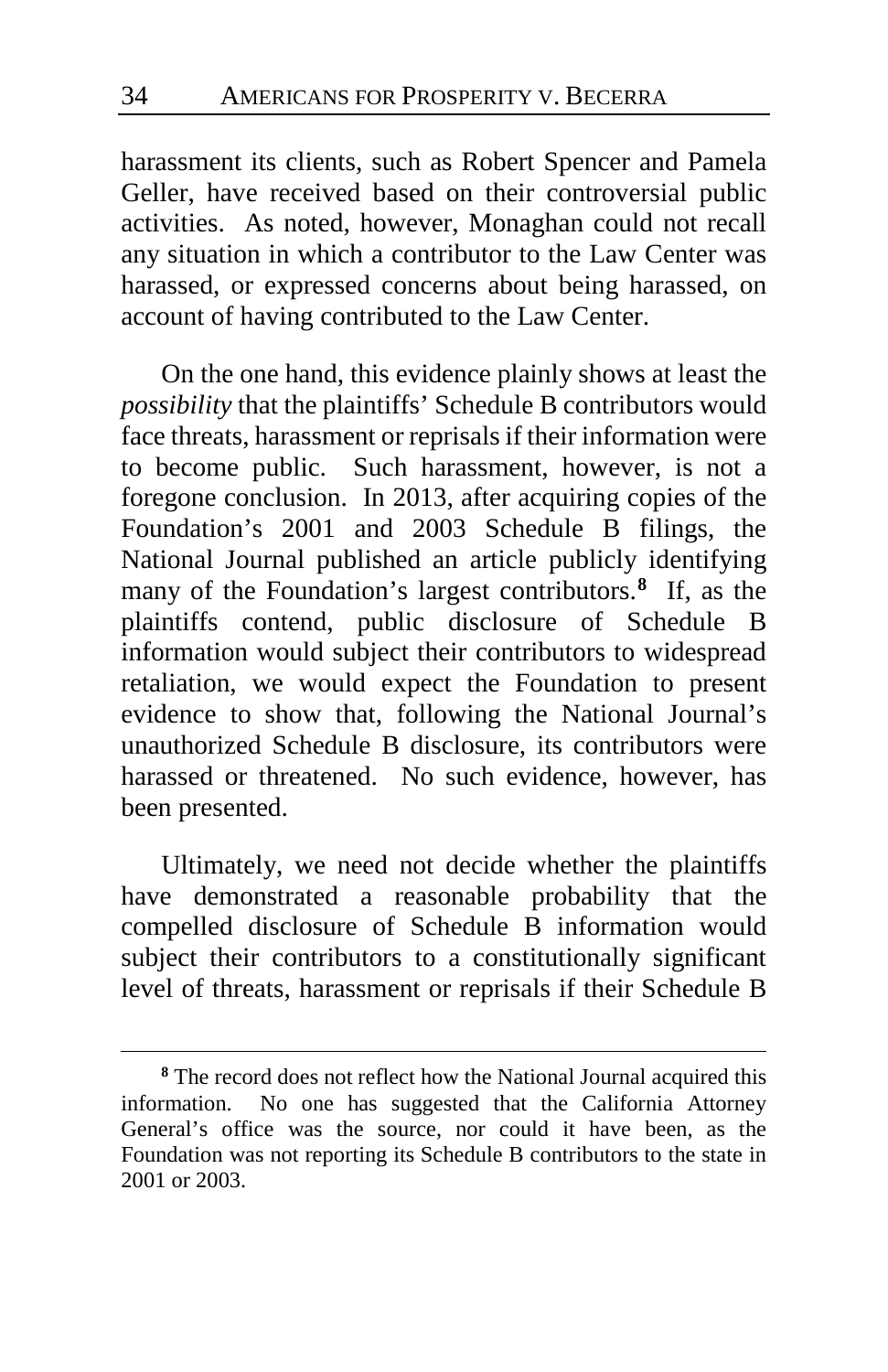information were to become public. *See Doe*, 561 U.S. at 200.**[9](#page-34-0)** As we explain next, we are not persuaded that there exists a reasonable probability that the plaintiffs' Schedule B information will become public as a result of disclosure to the Attorney General. Thus, the plaintiffs have not established a reasonable probability of retaliation from compliance with the Attorney General's disclosure requirement.

## **b. Risk of Public Disclosure**

The parties agree that, as a legal matter, public disclosure of Schedule B information is prohibited. California law allows for public inspection of charitable trust records, with the following exception:

> Donor information exempt from public inspection pursuant to Internal Revenue Code section  $6104(d)(3)(A)$  shall be maintained as confidential by the Attorney General and shall not be disclosed except as follows:

> (1) In a court or administrative proceeding brought pursuant to the Attorney General's charitable trust enforcement responsibilities; or

<span id="page-34-0"></span>**<sup>9</sup>** The district court concluded the plaintiffs *have* shown a "reasonable probability" that public disclosure of their Schedule B contributors would subject them to such threats and harassment. Because this constitutes a mixed question of law and fact, however, we review the question de novo. *See In re Cherrett*, 873 F.3d 1060, 1066 (9th Cir. 2017).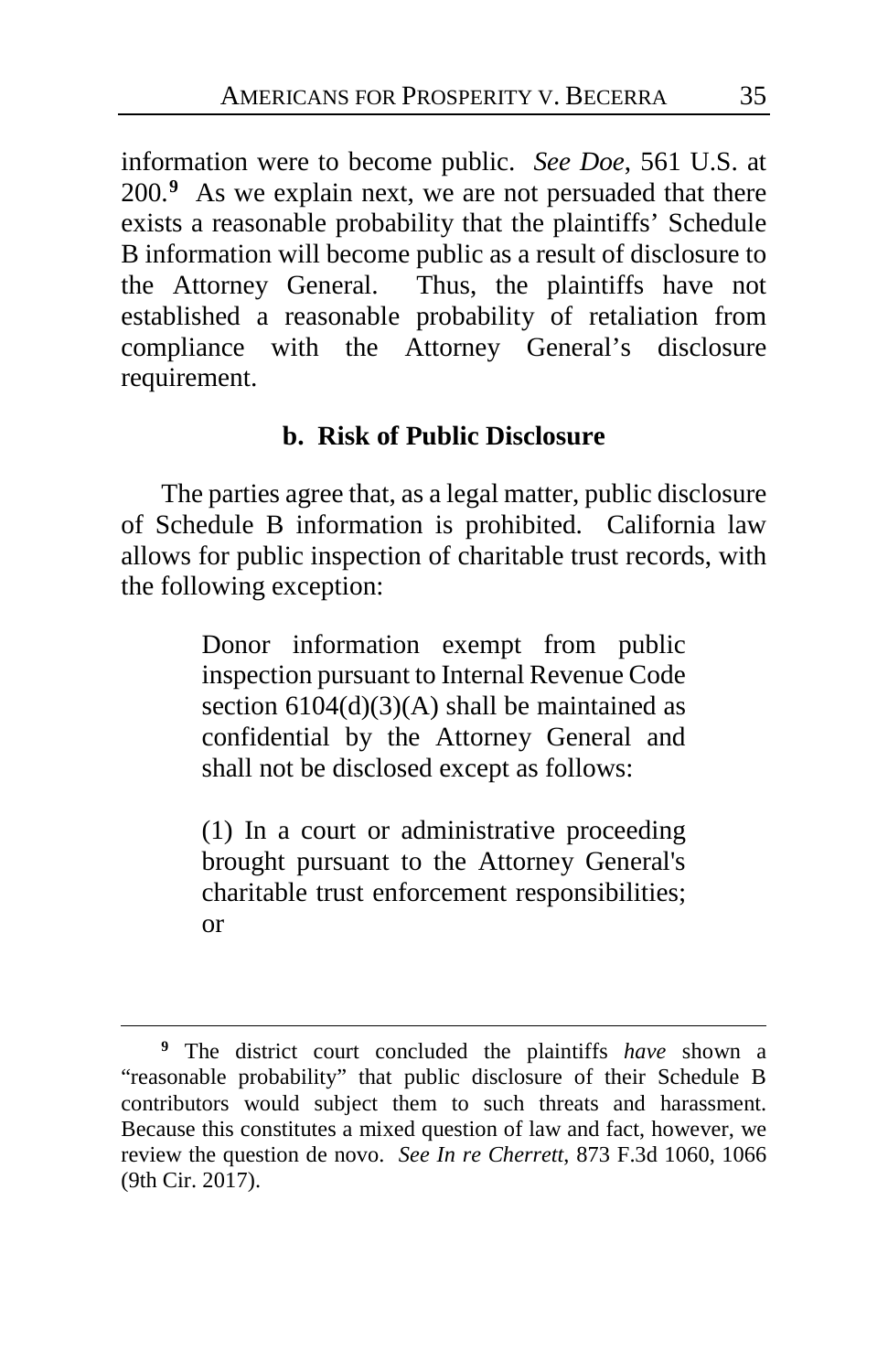(2) In response to a search warrant.

Cal. Code Regs. tit. 11, § 310(b).**[10](#page-35-0)** The plaintiffs argue, however, that their Schedule B information may become public because the Attorney General has a poor track record of shielding the information from the public view.

We agree that, in the past, the Attorney General's office has not maintained Schedule B information as securely as it should have, and we agree with the plaintiffs that this history raises a serious concern. The state's past confidentiality lapses are of two varieties: first, human error when Registry staff miscoded Schedule B forms during uploading; and second, a software vulnerability that failed to block access to the Foundation's expert, James McClave, as he probed the Registry's servers for flaws during this litigation.

We are less concerned with the latter lapse. McClave discovered that by manipulating the hexadecimal ending of the URL corresponding to each file on the Registry website, he could access a file that was confidential and did not correspond to a clickable link on the website. That is, although documents were deemed "confidential," that meant only that they were not *visible* to the public; it did not mean they were not still housed on the public-facing Registry website. By altering the single digit at the end of the URL, McClave was able to access, one at a time, all 350,000 of the Registry's confidential documents. This lapse was a

<span id="page-35-0"></span>**<sup>10</sup>** The plaintiffs suggest California's regulations are not as protective as federal regulations because federal law imposes criminal penalties for unauthorized disclosure of information on tax returns. *See* 26 U.S.C. § 7213. Federal law, however, criminalizes only *willful* unauthorized disclosure; the differences between federal and California law are therefore immaterial to risk of inadvertent public disclosure at issue here.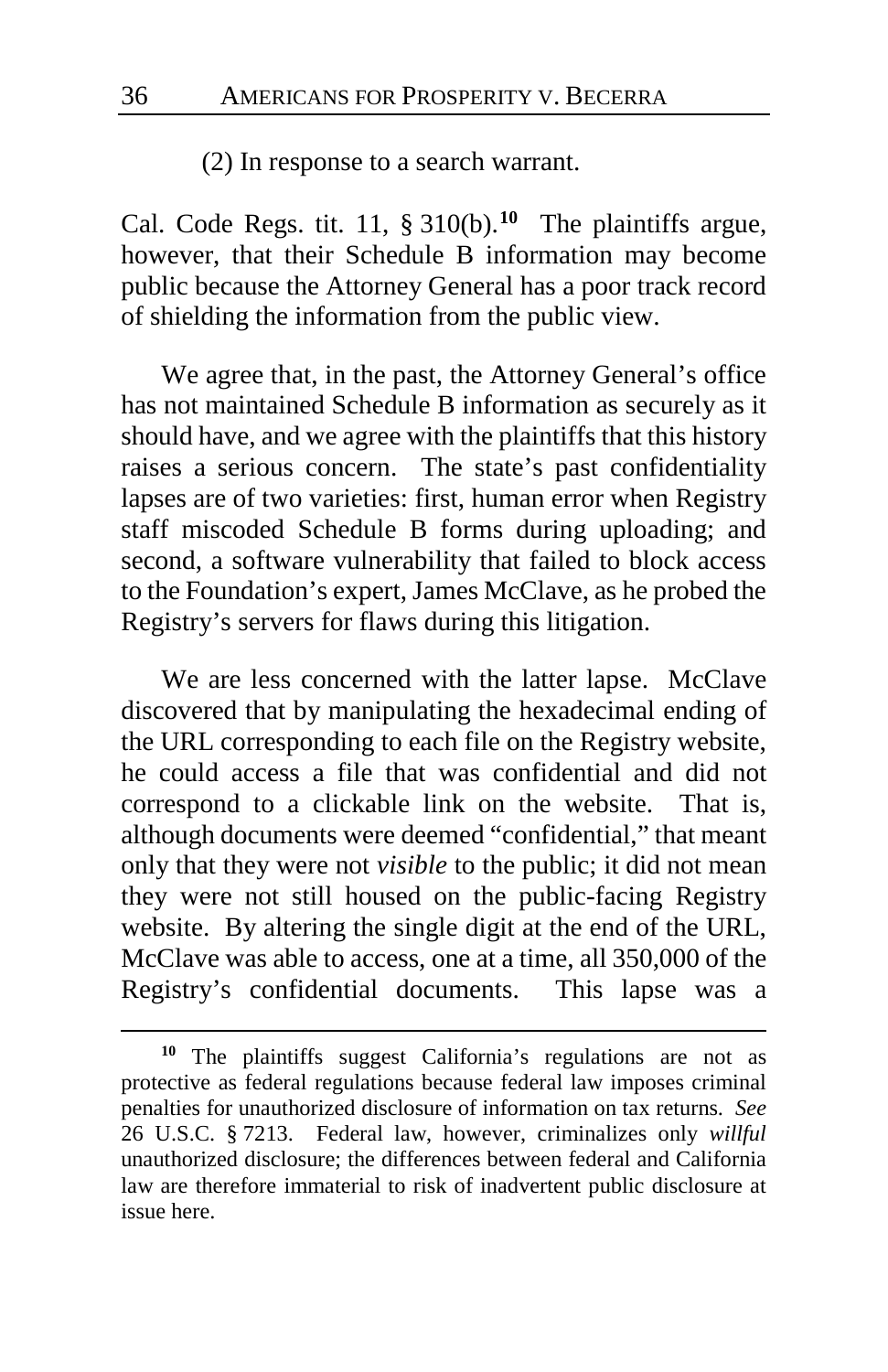singularity, stemming from an issue with the Attorney General's third-party security vendor. When it was brought to the Attorney General's attention during trial, the vulnerability was quickly remedied. There is no evidence to suggest that this type of error is likely to recur.

We are more concerned with human error. As part of an iterative search on the public-facing website of the Registry, McClave found approximately 1800 confidential Schedule Bs that had been misclassified as public over several years. The Attorney General promptly removed them from public access, but some had remained on the website since 2012, when the Registry began loading its documents to servers.

Much of this error can be traced to the large amount of paper the Registry Unit processes around the same time each year. The Registry Unit receives over 60,000 registration renewals annually, and 90 percent are filed in hard copy. It processes each by hand before using temporary workers and student workers to scan them into an electronic record system. The volume and tediousness of the work seems to have resulted in some staff occasionally mismarking confidential Schedule Bs as public and then uploading them to the public-facing site.

Recognizing the serious need to protect confidentiality, however, the Registry Unit has implemented stronger protocols to prevent human error. It has implemented "procedural quality checks . . . to sample work as it [is] being performed" and to ensure it is "in accordance with procedures on handling documents and [indexing them] prior to uploading." It has further implemented a system of text-searching batch uploads before they are scanned to the Registry site to ensure none contains Schedule B keywords. At the time of trial in 2016, the Registry Unit had halted batch uploads altogether in favor of loading each document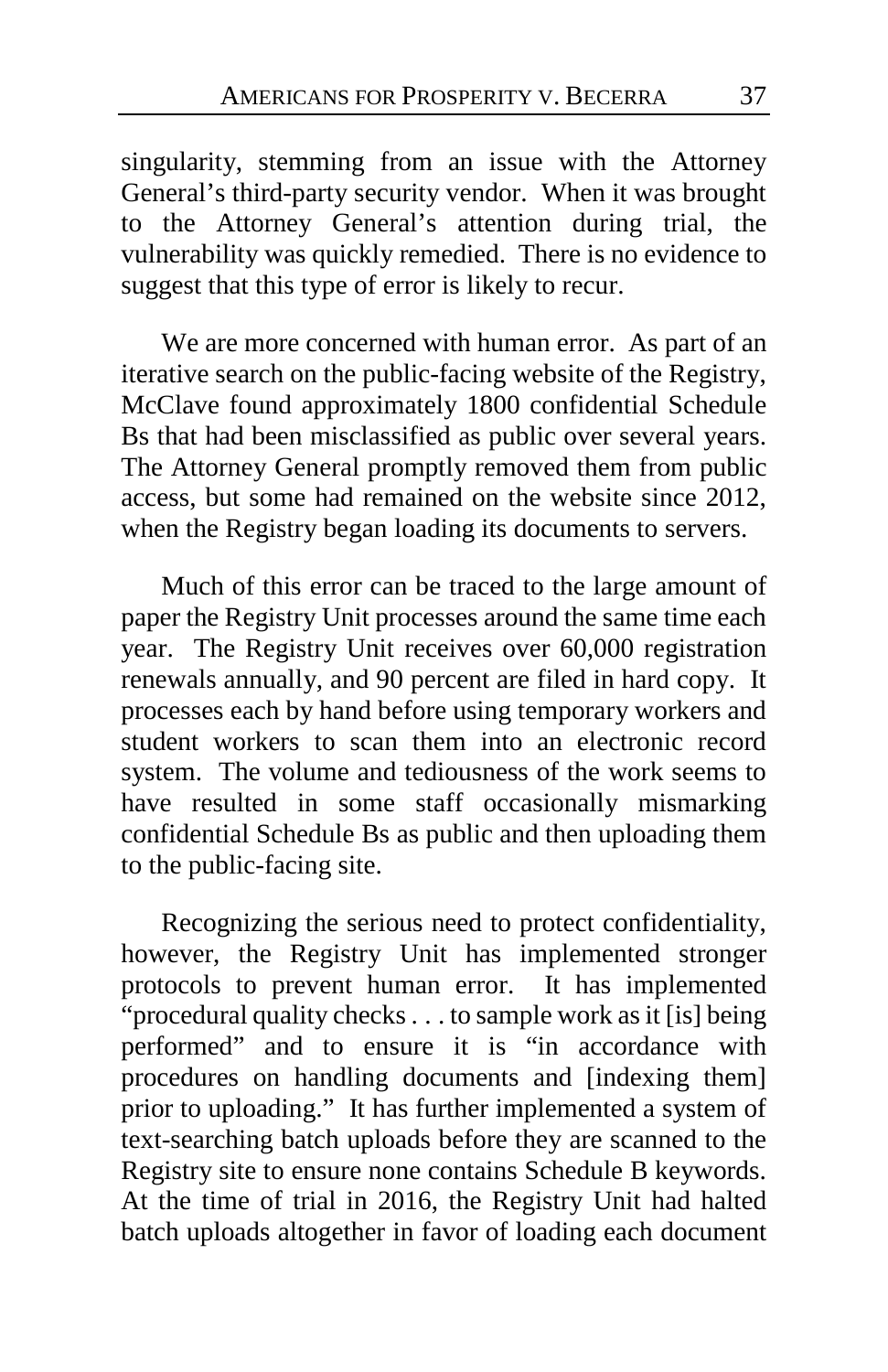individually, as it was refining the text-search system. After forms are loaded to the Registry, the Charitable Trusts Section runs an automated weekly script to identify and remove any documents that it had inadvertently misclassified as public. There is also no dispute that the Registry Unit immediately removes any information that an organization identifies as having been misclassified for public access.

Nothing is perfectly secure on the internet in 2018, and the Attorney General's data are no exception, but this factor alone does not establish a significant risk of public disclosure. As the Second Circuit recently explained, "[a]ny form of disclosure-based regulation – indeed, any regulation at all – comes with some risk of abuse. This background risk does not alone present constitutional problems." *Schneiderman*, 882 F.3d at 383.

Although the plaintiffs have shown the state could afford to test its own systems with more regularity, they have not shown its cybersecurity protocols are deficient or substandard as compared to either the industry or the IRS, which maintains the same confidential information.**[11](#page-37-0)** We agree with the Second Circuit that "there is always a risk

<span id="page-37-0"></span>**<sup>11</sup>** Although the plaintiffs contend that the Charitable Trusts Section's protective measures are inadequate because they impose no physical or technical impediments to prevent employees from emailing Schedule Bs externally or printing them in the office, the record does not show that the IRS maintains a more secure internal protocol for its handling of Schedule B information or that the Charitable Trusts Section is failing to meet any particular security standard. Nonetheless, we take seriously the concerns raised here by the plaintiffs and amici, and we encourage all interested parties to work cooperatively to ensure that Schedule B information in the hands of the Attorney General remains confidential.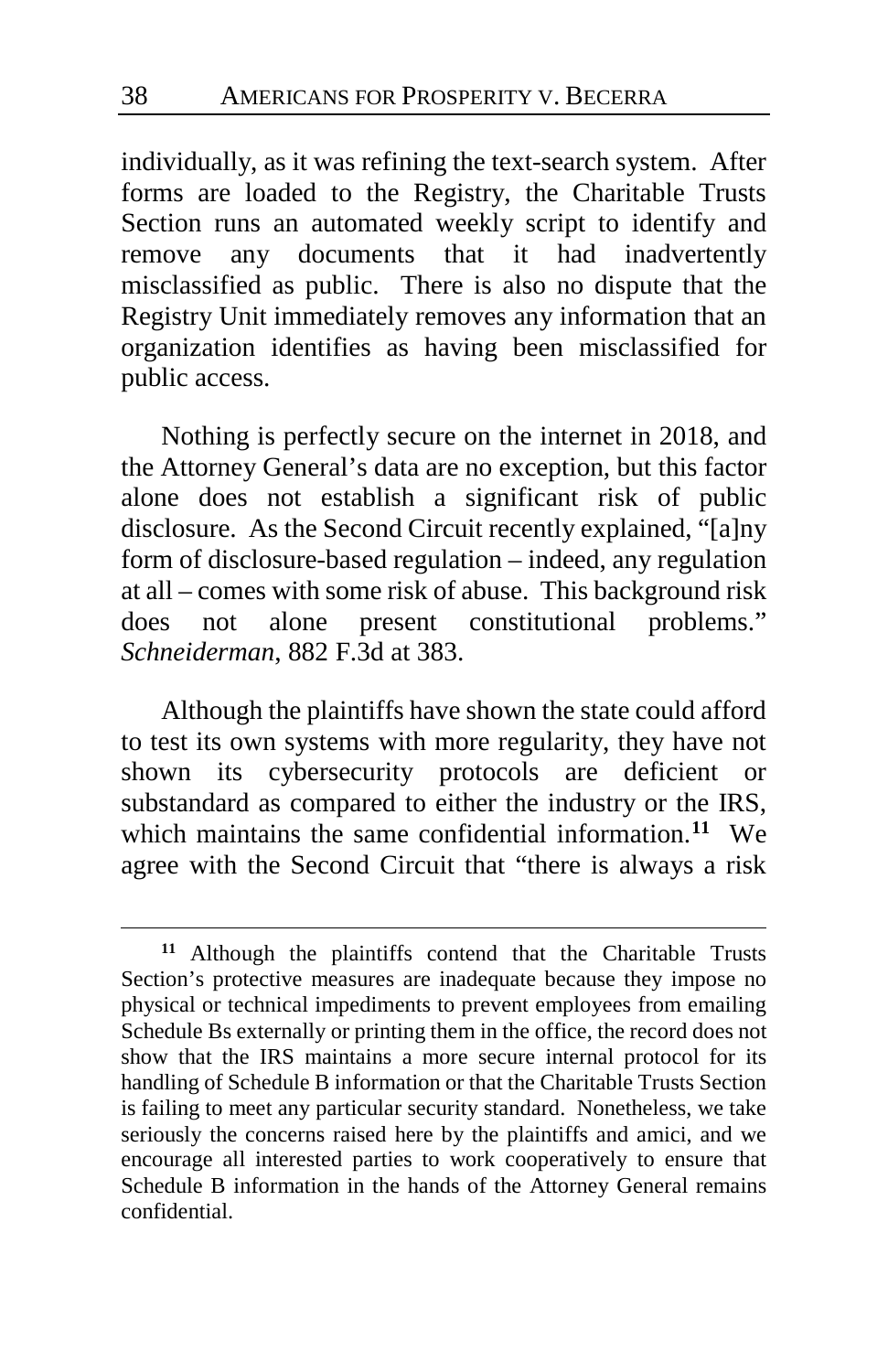somebody in the Attorney General's office will let confidential information slip notwithstanding an express prohibition. But if the sheer possibility that a government agent will fail to live up to her duties were enough for us to assume those duties are not binding, hardly any government action would withstand our positively philosophical skepticism." *Id.* at 384.

Although the district court appears to have concluded that there is a high risk of public disclosure notwithstanding the promulgation of § 310 and the Attorney General's adoption of additional security measures, the court appears to have rested this conclusion solely on the state's *past* "inability to ensure confidentiality." *Thomas More Law Ctr.*, 2016 WL 6781090, at \*5. In light of the changes the Attorney General has adopted since those breaches occurred, however, the evidence does not support the inference that the Attorney General is likely to inadvertently disclose either the Law Center's or the Foundation's Schedule B in the future. The risk of inadvertent disclosure of *any* Schedule B information in the future is small, and the risk of inadvertent disclosure of *the plaintiffs'* Schedule B information in particular is smaller still. To the extent the district court found otherwise, that finding was clearly erroneous.

Given the slight risk of public disclosure, we cannot say that the plaintiffs have shown "a reasonable probability that the compelled disclosure of personal information will subject them to threats, harassment, or reprisals." *See Doe*, 561 U.S. at 200 (alteration omitted) (quoting *Buckley*, 424 U.S. at 74).

In sum, the plaintiffs have not shown that compliance with the Attorney General's Schedule B requirement will impose significant First Amendment burdens. The plaintiffs have not demonstrated that compliance with the state's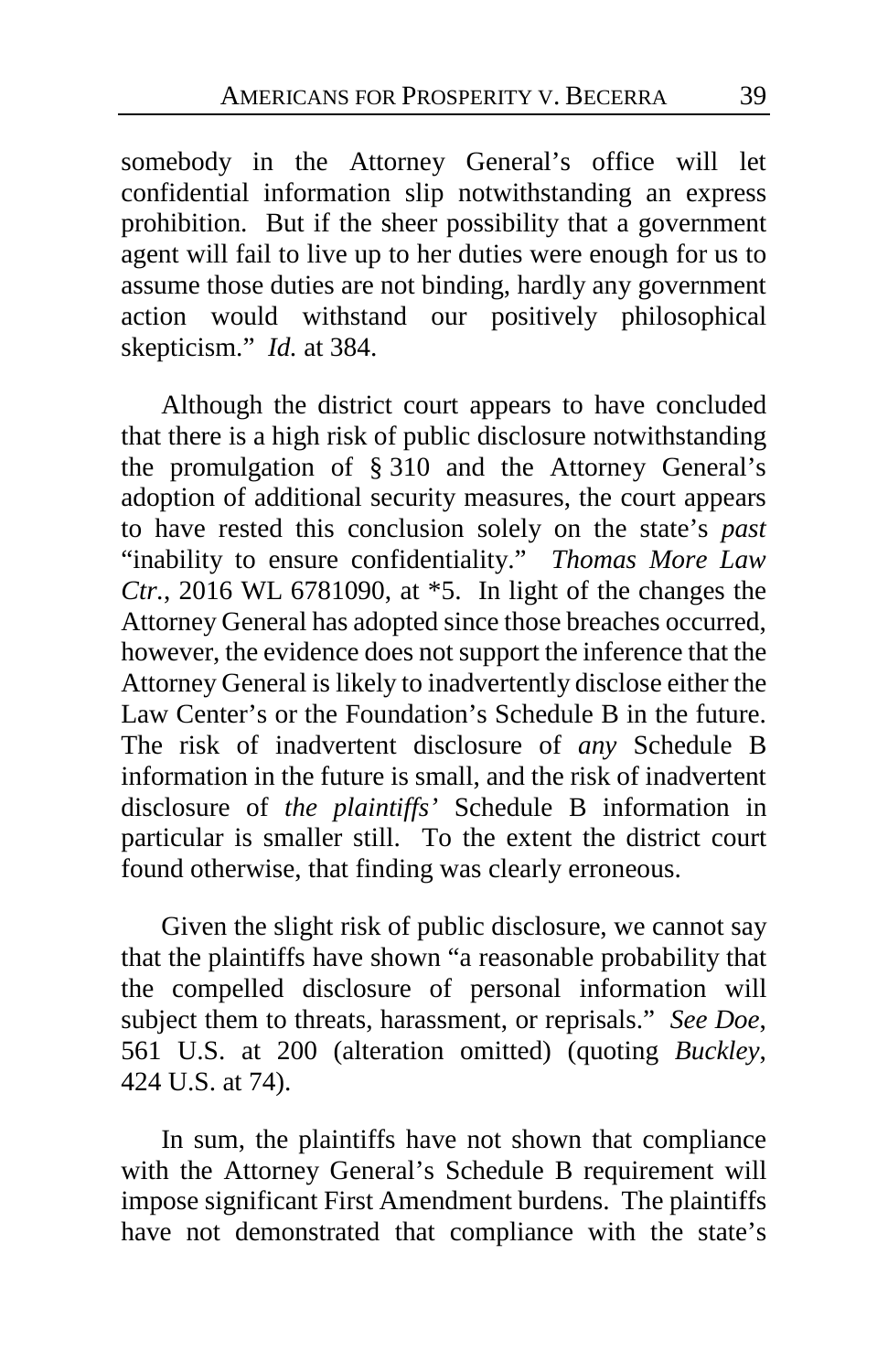disclosure requirement will meaningfully deter contributions. Nor, in light of the low risk of public disclosure, have the plaintiffs shown a reasonable probability of threats, harassment or reprisals. Because the burden on the First Amendment right to association is modest, and the Attorney General's interest in enforcing its laws is important, *Ctr. for Competitive Politics*, 784 F.3d at 1317, "the strength of the governmental interest . . . reflect[s] the seriousness of the actual burden on First Amendment rights." *Doe*, 561 U.S. at 196 (quoting *Davis*, 554 U.S. at 744). As applied to the plaintiffs, therefore, the Attorney General's Schedule B requirement survives exacting First Amendment scrutiny.

#### **IV.**

The plaintiffs' facial challenges also fail. In *AFPF I*, we held that we were "bound by our holding in *Center for Competitive Politics*, 784 F.3d at 1317, that the Attorney General's nonpublic Schedule B disclosure regime is facially constitutional." *AFPF I*, 809 F.3d at 538. That holding constitutes the law of the case. *See Ranchers Cattlemen Action Legal Fund United Stockgrowers of Am. v. U.S. Dep't of Agric.*, 499 F.3d 1108, 1114 (9th Cir. 2007) ("[T]he general rule [is] that our decisions at the preliminary injunction phase do not constitute the law of the case. Any of our conclusions on pure issues of law, however, are binding." (citations and internal quotation marks omitted)). Even if we were to consider the facial challenges anew, the evidence adduced at these trials does not prove the Schedule B requirement "fails exacting scrutiny in a 'substantial' number of cases, 'judged in relation to [its] plainly legitimate sweep.'" *Ctr. for Competitive Politics*, 784 F.3d at 1315 (quoting *United States v. Stevens*, 559 U.S. 460, 473 (2010)).